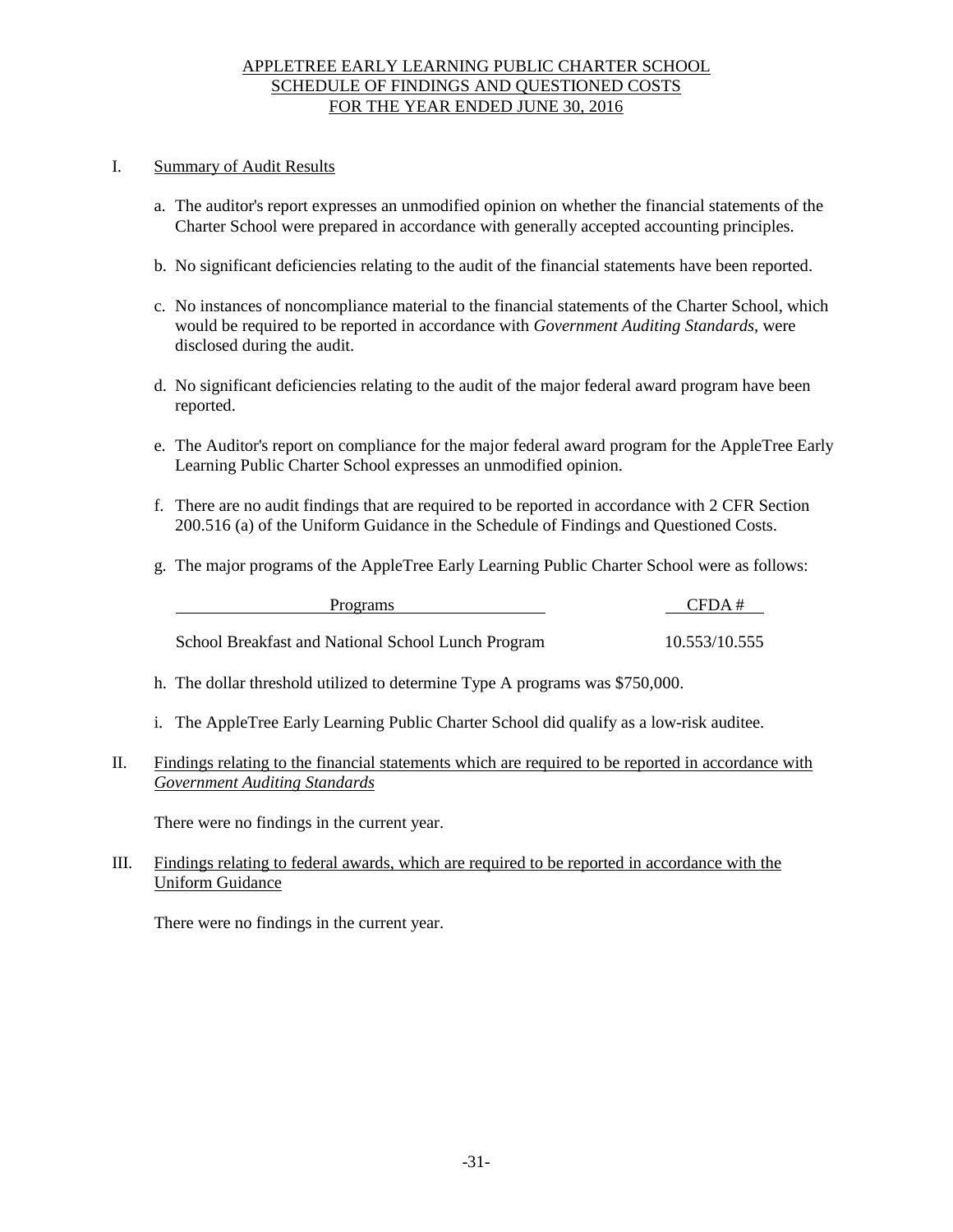# I N D E X

|                                                                                                                                                                                                                          | Page           |
|--------------------------------------------------------------------------------------------------------------------------------------------------------------------------------------------------------------------------|----------------|
| <b>Independent Auditor's Report</b>                                                                                                                                                                                      | $1-2$          |
| Comparative Statements of Financial Position,<br>June 30, 2016 and 2015                                                                                                                                                  | 3              |
| Comparative Statements of Activities, For the Years Ended<br>June 30, 2016 and 2015                                                                                                                                      | $\overline{4}$ |
| Comparative Statements of Cash Flows, For the Years Ended<br>June 30, 2016 and 2015                                                                                                                                      | 5              |
| <b>Notes to Financial Statements</b>                                                                                                                                                                                     | $6 - 18$       |
| Supplemental Information                                                                                                                                                                                                 |                |
| Schedule 1 - Comparative Schedules of Functional Expenses,<br>For the Years Ended June 30, 2016 and 2015                                                                                                                 | $19-20$        |
| Schedule 2 - Comparative Schedules of Average Cost per Student,<br>For the Years Ended June 30, 2016 and 2015                                                                                                            | 21             |
| Schedule 3 - Schedule of Expenditures of Federal Awards,<br>For the Year Ended June 30, 2016                                                                                                                             | $22 - 23$      |
| Notes to Schedule of Expenditures of Federal Awards                                                                                                                                                                      | $24 - 25$      |
| Independent Auditor's Report on Internal Control over Financial Reporting<br>and on Compliance and Other Matters Based on an Audit of Financial<br>Statements Performed in Accordance with Government Auditing Standards | $26 - 27$      |
| Independent Auditor's Report on Compliance for Each Major Program and on<br>Internal Control over Compliance Required by the Uniform Guidance                                                                            | 28-29          |
| Summary Schedule of Prior Audit Findings, For the Year Ended June 30, 2016                                                                                                                                               | 30             |
| Schedule of Findings and Questioned Costs, For the Year Ended June 30, 2016                                                                                                                                              | 31             |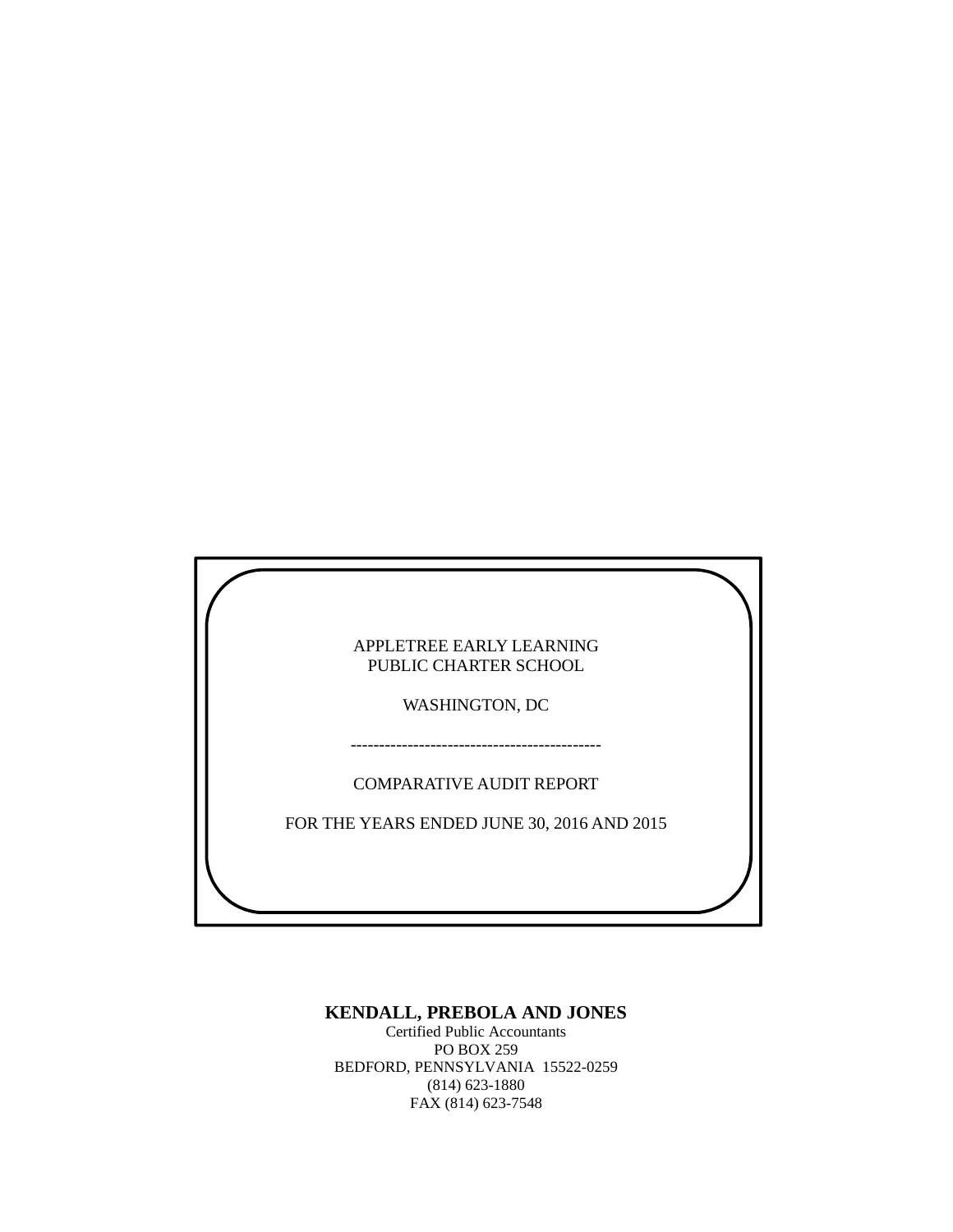# Kendall, Prebola and Jones, LLC

Certified Public Accountants

The Board of Trustees AppleTree Early Learning Public Charter School 415 Michigan Ave, NE Washington, DC 20017

#### INDEPENDENT AUDITOR'S REPORT

#### *Report on the Financial Statements*

We have audited the accompanying financial statements of the AppleTree Early Learning Public Charter School (a nonprofit organization), which comprise the statements of financial position as of June 30, 2016 and 2015, and the related statements of activities and cash flows for the years then ended, and the related notes to the financial statements.

#### *Management's Responsibility for the Financial Statements*

Management is responsible for the preparation and fair presentation of these financial statements in accordance with accounting principles generally accepted in the United States of America; this includes the design, implementation, and maintenance of internal control relevant to the preparation and fair presentation of financial statements that are free from material misstatement, whether due to fraud or error.

#### *Auditor's Responsibility*

Our responsibility is to express an opinion on these financial statements based on our audits. We conducted our audits in accordance with auditing standards generally accepted in the United States of America and the standards applicable to financial audits contained in *Government Auditing Standards*, issued by the Comptroller General of the United States. Those standards require that we plan and perform the audits to obtain reasonable assurance about whether the financial statements are free from material misstatement.

An audit involves performing procedures to obtain audit evidence about the amounts and disclosures in the financial statements. The procedures selected depend on the auditor's judgment, including the assessment of the risks of material misstatement of the financial statements, whether due to fraud or error. In making those risk assessments, the auditor considers internal control relevant to the entity's preparation and fair presentation of the financial statements in order to design audit procedures that are appropriate in the circumstances, but not for the purpose of expressing an opinion on the effectiveness of the entity's internal control. Accordingly, we express no such opinion. An audit also includes evaluating the appropriateness of accounting policies used and the reasonableness of significant accounting estimates made by management, as well as evaluating the overall presentation of the financial statements.

We believe that the audit evidence we have obtained is sufficient and appropriate to provide a basis for our audit opinion.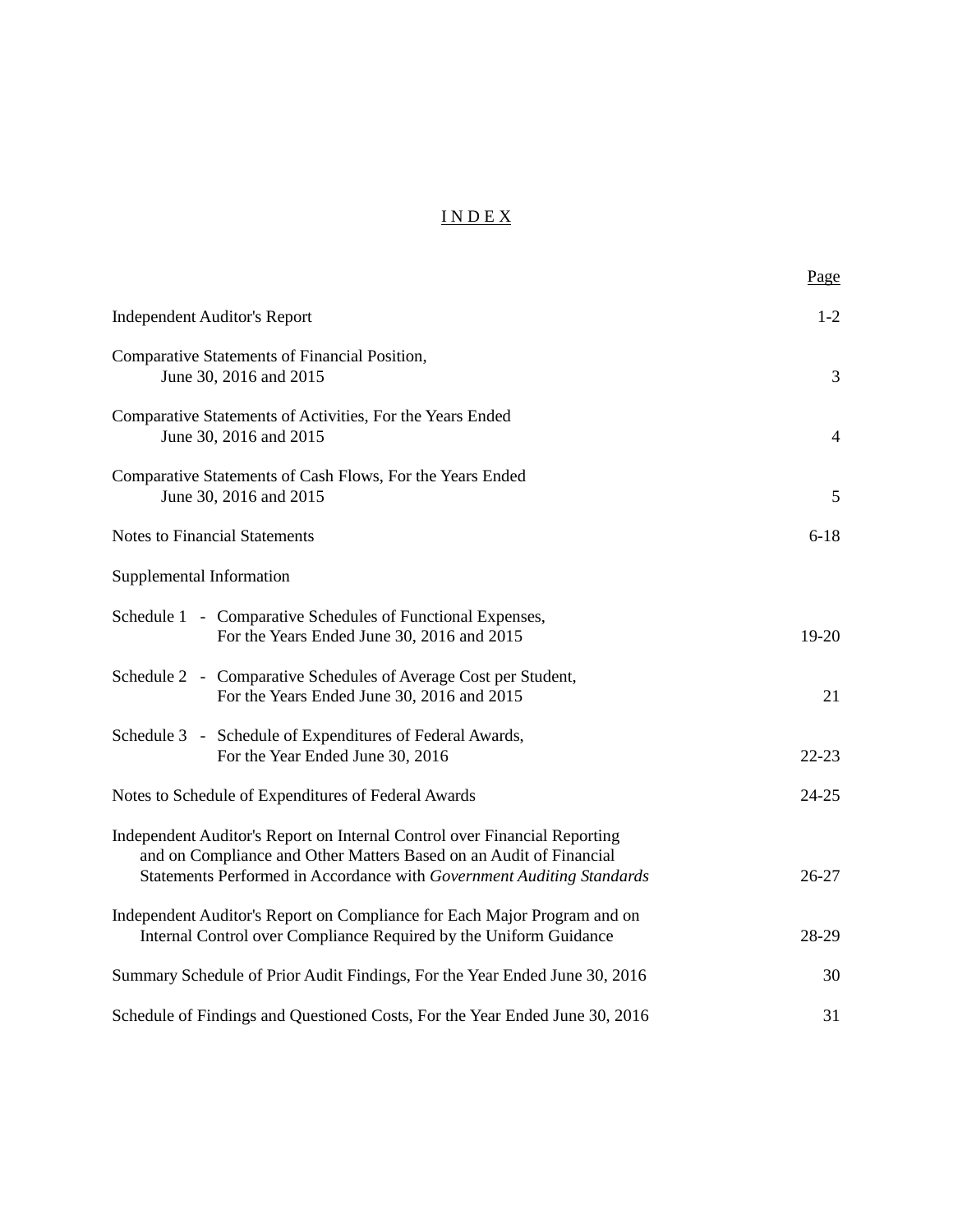# *Opinion*

In our opinion, the financial statements referred to above present fairly, in all material respects, the financial position of the AppleTree Early Learning Public Charter School, as of June 30, 2016 and 2015, and the changes in its net assets and its cash flows for the years then ended in accordance with accounting principles generally accepted in the United States of America.

# *Other Matters*

Our audits were conducted for the purpose of forming an opinion on the financial statements as a whole. The supplemental schedules of functional expenses and schedules of average cost per student are presented for purposes of additional analysis and are not a required part of the financial statements. In addition, the accompanying Schedule of Expenditures of Federal Awards, as required by Title 2 U.S. Code of Federal Regulations (CFR) Part 200, *Uniform Administrative Requirements, Cost Principles, and Audit Requirements for Federal Awards*, is presented for purposes of additional analysis and is not a required part of the financial statements. Such information is the responsibility of management and was derived from and relates directly to the underlying accounting and other records used to prepare the financial statements. The information has been subjected to the auditing procedures applied in the audit of the financial statements and certain additional procedures, including comparing and reconciling such information directly to the underlying accounting and other records used to prepare the financial statements or to the financial statements themselves, and other additional procedures in accordance with auditing standards generally accepted in the United States of America. In our opinion, the information is fairly stated in all material respects in relation to the financial statements as a whole.

# *Other Reporting Required by Government Auditing Standards*

In accordance with *Government Auditing Standards*, we have also issued our report dated October 14, 2016, on our consideration of the AppleTree Early Learning Public Charter School's internal control over financial reporting and on our tests of its compliance with certain provisions of laws, regulations, contracts and grant agreements and other matters. The purpose of that report is to describe the scope of our testing of internal control over financial reporting and compliance and the results of that testing, and not to provide an opinion on the internal control over financial reporting or on compliance. That report is an integral part of an audit performed in accordance with *Government Auditing Standards* in considering the AppleTree Early Learning Public Charter School's internal control over financial reporting and compliance.

> Kendall, Prebola and Jones Certified Public Accountants

Bedford, Pennsylvania October 14, 2016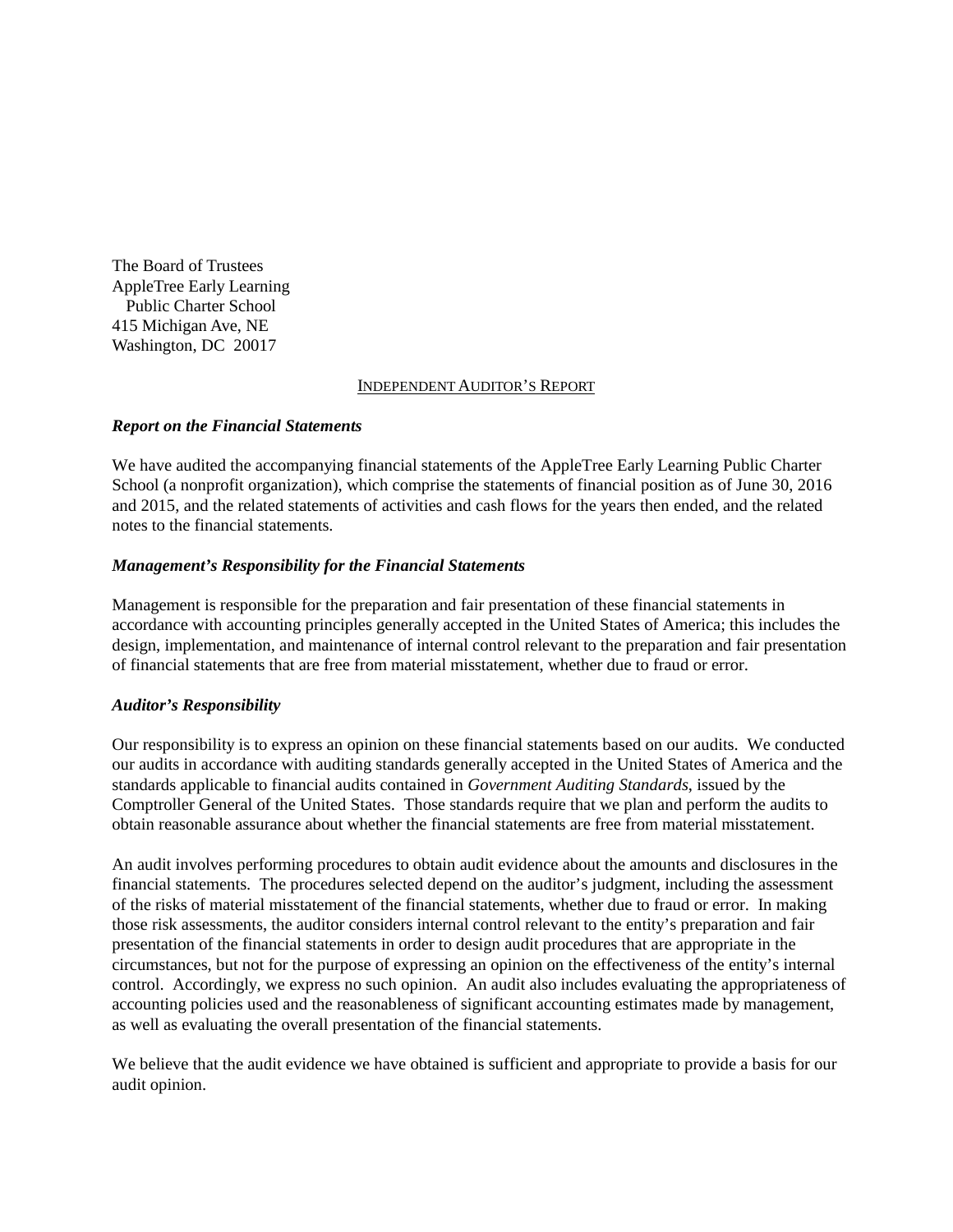# APPLETREE EARLY LEARNING PUBLIC CHARTER SCHOOL COMPARATIVE STATEMENTS OF FINANCIAL POSITION JUNE 30, 2016 AND 2015

| <b>ASSETS</b>                                                                                                                                                                                                                                         | June 30, 2016                                                             | June 30, 2015                                                        |
|-------------------------------------------------------------------------------------------------------------------------------------------------------------------------------------------------------------------------------------------------------|---------------------------------------------------------------------------|----------------------------------------------------------------------|
|                                                                                                                                                                                                                                                       |                                                                           |                                                                      |
| <b>Current Assets:</b><br>Cash and Cash Equivalents<br>Cash held in Trust for Debt Service<br><b>Accounts Receivable</b><br><b>Grants Receivable</b>                                                                                                  | \$<br>3,723,719<br>170,507<br>304,504                                     | \$<br>2,832,534<br>207,941<br>121,818<br>53,349                      |
| Prepaid Expenses                                                                                                                                                                                                                                      | 60,129                                                                    | 122,908                                                              |
| <b>Total Current Assets</b>                                                                                                                                                                                                                           | 4,258,859<br>\$                                                           | 3,338,550                                                            |
| <b>Fixed Assets:</b><br>Land<br>Furniture and Equipment<br>Leasehold Improvements<br>Less: Accumulated Depreciation and Amortization                                                                                                                  | \$<br>184,418<br>831,976<br>5,026,764<br>(1,805,988)                      | \$<br>184,418<br>800,037<br>5,018,234<br>(1,350,436)                 |
| <b>Total Fixed Assets</b>                                                                                                                                                                                                                             | 4,237,170<br>\$                                                           | 4,652,253<br>\$                                                      |
| Other Assets:<br>Deposits<br>Bond Issuance Costs, Net of Amortization                                                                                                                                                                                 | \$<br>54,741<br>219,517                                                   | \$<br>50,312<br>238,886                                              |
| <b>Total Other Assets</b>                                                                                                                                                                                                                             | \$<br>274,258                                                             | 289,198<br>æ.                                                        |
| <b>TOTAL ASSETS</b>                                                                                                                                                                                                                                   | 8,770,287<br>\$                                                           | 8,280,001                                                            |
| <b>LIABILITIES AND NET ASSETS</b>                                                                                                                                                                                                                     |                                                                           |                                                                      |
| <b>Current Liabilities:</b><br>Accounts Payable and Accrued Expenses<br>Due to Related Parties, Net<br>Payroll and Related Liabilities<br><b>Deferred Tuition Fees</b><br><b>Current Portion of Bonds Payable</b><br><b>Total Current Liabilities</b> | \$<br>198,762<br>95,412<br>618,981<br>4,063<br>219,792<br>1,137,010<br>\$ | \$<br>181,005<br>177,675<br>581,693<br>5,618<br>219,792<br>1,165,783 |
|                                                                                                                                                                                                                                                       |                                                                           |                                                                      |
| Long-Term Liabilities:<br><b>Bonds Payable</b><br>Less: Current Portion                                                                                                                                                                               | \$<br>2,527,620<br>(219, 792)                                             | 2,747,412<br>\$<br>(219, 792)                                        |
| <b>Total Long-Term Liabilities</b>                                                                                                                                                                                                                    | 2,307,828                                                                 | 2,527,620                                                            |
| <b>Total Liabilities</b>                                                                                                                                                                                                                              | 3,444,838<br>S.                                                           | 3,693,403                                                            |
| Net Assets:<br>Unrestricted<br><b>Temporarily Restricted</b>                                                                                                                                                                                          | \$<br>5,325,449                                                           | 4,586,598                                                            |
| <b>Total Net Assets</b>                                                                                                                                                                                                                               | 5,325,449                                                                 | 4,586,598                                                            |
| TOTAL LIABILITIES AND NET ASSETS                                                                                                                                                                                                                      | 8,770,287                                                                 | 8,280,001                                                            |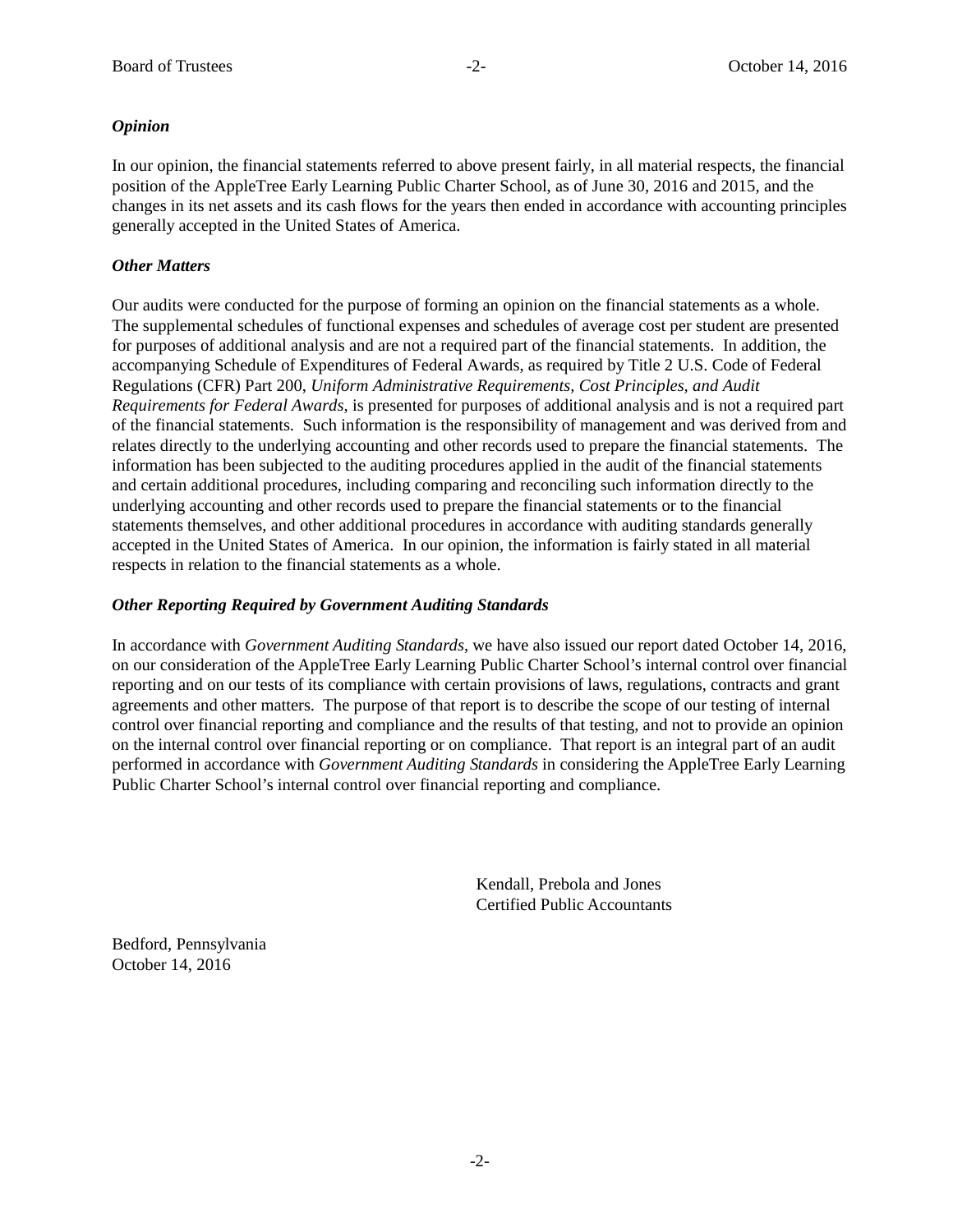#### APPLETREE EARLY LEARNING PUBLIC CHARTER SCHOOL COMPARATIVE STATEMENTS OF ACTIVITIES FOR THE YEARS ENDED JUNE 30, 2016 AND 2015

|                                                                                                                   |                 | June 30, 2015             |                            |                  |                           |                             |
|-------------------------------------------------------------------------------------------------------------------|-----------------|---------------------------|----------------------------|------------------|---------------------------|-----------------------------|
|                                                                                                                   | Unrestricted    | Temporarily<br>Restricted | Total                      | Unrestricted     | Temporarily<br>Restricted | Total                       |
| Revenues and Other Support:                                                                                       |                 |                           |                            |                  |                           |                             |
| Tuition - Per Pupil Funding Allocation                                                                            | 9,753,262<br>\$ | \$                        | 9,753,262<br><sup>\$</sup> | 9,674,871<br>\$  | $\mathcal{S}$<br>$\sim$   | \$<br>9,674,871             |
| <b>Tuition - Facilities Allowance</b>                                                                             | 2,039,972       | $\sim$                    | 2,039,972                  | 1,990,656        | $\sim$                    | 1,990,656                   |
| <b>Federal Entitlements and Grants</b>                                                                            | 958,174         |                           | 958,174                    | 664,873          |                           | 664,873                     |
| <b>State Government Grants</b>                                                                                    | 273,071         |                           | 273,071                    | 278,405          |                           | 278,405                     |
| <b>Local Sourced Funding</b>                                                                                      | 209,651         |                           | 209,651                    | 232,840          |                           | 232,840                     |
| <b>Student Activity Fees</b>                                                                                      | 316,071         | $\sim$                    | 316,071                    | 327,740          | $\overline{a}$            | 327,740                     |
| <b>Interest and Dividends</b>                                                                                     | 21,544          |                           | 21,544                     | 16,081           |                           | 16,081                      |
| Donated Services and Materials<br>Net Assets Released from Restrictions<br>(Satisfaction of Program Restrictions) | 2,600           |                           | 2,600                      | 29,150           |                           | 29,150                      |
| <b>Total Revenues and Other Support</b>                                                                           | 13,574,345      |                           | 13,574,345<br>\$           | \$13,214,616     |                           | 13,214,616<br>$\mathcal{S}$ |
| Expenses:                                                                                                         |                 |                           |                            |                  |                           |                             |
| <b>Educational Services</b>                                                                                       | \$11,427,990    | \$                        | 11,427,990<br>\$           | \$<br>10,850,256 | \$                        | \$<br>10,850,256            |
| General and Administrative<br>Fundraising                                                                         | 1,407,504       |                           | 1,407,504                  | 1,379,290        |                           | 1,379,290                   |
| <b>Total Expenses</b>                                                                                             | 12,835,494      |                           | 12,835,494<br>\$           | 12,229,546<br>\$ |                           | 12,229,546<br>\$            |
| Changes in Net Assets                                                                                             | \$<br>738,851   | \$<br>$\sim$              | \$<br>738,851              | \$<br>985,070    | \$<br>$\sim$              | \$<br>985,070               |
| Net Assets, Beginning of Year                                                                                     | 4,586,598       |                           | 4,586,598                  | 3,601,528        |                           | 3,601,528                   |
| Net Assets, End of Year                                                                                           | 5,325,449       |                           | 5,325,449                  | 4,586,598<br>\$  |                           | 4,586,598                   |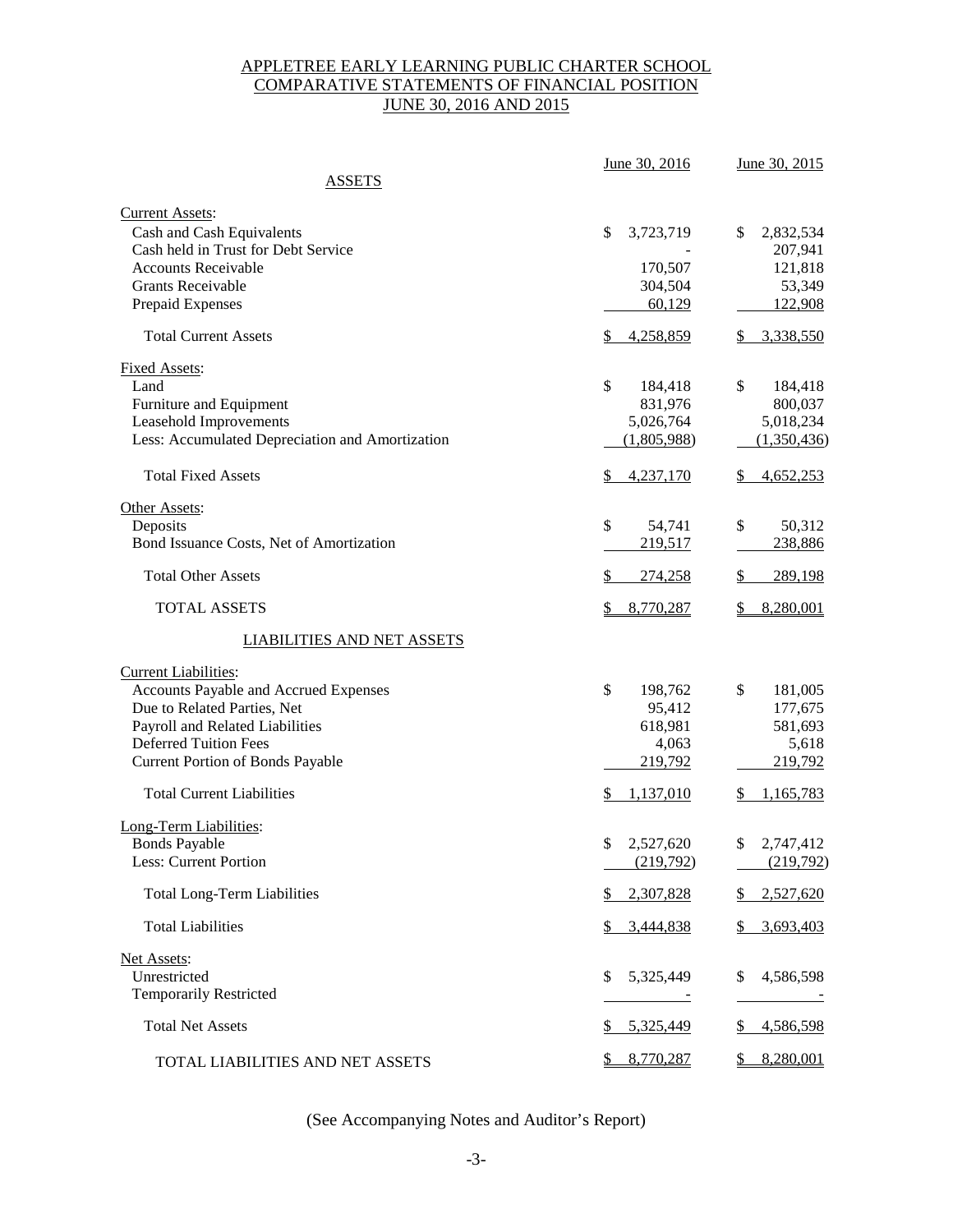# APPLETREE EARLY LEARNING PUBLIC CHARTER SCHOOL COMPARATIVE STATEMENTS OF CASH FLOWS FOR THE YEARS ENDED JUNE 30, 2016 AND 2015

|                                                                                                                                                                                                                                                                                                                                                                                                                                                                                                                |               | June 30, 2016                                                                                                             | June 30, 2015       |                                                                                                              |
|----------------------------------------------------------------------------------------------------------------------------------------------------------------------------------------------------------------------------------------------------------------------------------------------------------------------------------------------------------------------------------------------------------------------------------------------------------------------------------------------------------------|---------------|---------------------------------------------------------------------------------------------------------------------------|---------------------|--------------------------------------------------------------------------------------------------------------|
| <b>Cash Flows from Operating Activities:</b><br><b>Changes in Net Assets</b>                                                                                                                                                                                                                                                                                                                                                                                                                                   | $\mathcal{S}$ | 738,851                                                                                                                   | $\mathcal{S}$       | 985,070                                                                                                      |
| Adjustments to Reconcile Changes in Net Assets<br>to Net Cash Flows from Operating Activities:                                                                                                                                                                                                                                                                                                                                                                                                                 |               |                                                                                                                           |                     |                                                                                                              |
| Depreciation and Amortization<br><b>Amortization - Bond Issuance Costs</b><br>Accounts Receivable - (Increase)/Decrease<br>Grants Receivable - (Increase)/Decrease<br>Prepaid Expenses - (Increase)/Decrease<br>Deposits - (Increase)/Decrease<br>Restricted Cash - (Increase)/Decrease<br>Accounts Payable and Accrued Expenses - Increase/(Decrease)<br>Due to Related Parties, Net - Increase/(Decrease)<br>Payroll and Related Liabilities - Increase/(Decrease)<br>Deferred Revenue - Increase/(Decrease) |               | 455,552<br>19,369<br>(48, 689)<br>(251, 155)<br>62,779<br>(4, 429)<br>207,941<br>17,757<br>(82, 263)<br>37,288<br>(1,555) |                     | 423,193<br>19,369<br>(3,188)<br>211,048<br>(106, 486)<br>(312)<br>20,187<br>36,385<br>(15,279)<br>(178, 542) |
| Net Cash Flows from Operating Activities                                                                                                                                                                                                                                                                                                                                                                                                                                                                       | \$            | 1,151,446                                                                                                                 | \$                  | 1,391,445                                                                                                    |
| <b>Cash Flows from Investing Activities:</b><br><b>Purchase of Fixed Assets</b><br>Payments for Leasehold Improvements<br>Net Cash Flows from Investing Activities                                                                                                                                                                                                                                                                                                                                             | \$<br>\$      | (31,939)<br>(8,530)<br>(40, 469)                                                                                          | \$<br>\$            | (114, 562)<br>(516, 147)<br>(630,709)                                                                        |
| <b>Cash Flows from Financing Activities:</b><br><b>Repayment of Bond Proceeds</b>                                                                                                                                                                                                                                                                                                                                                                                                                              | \$            | (219,792)                                                                                                                 | \$                  | (219,792)                                                                                                    |
| Net Cash Flows from Financing Activities<br>Net Increase in Cash and Cash Equivalents                                                                                                                                                                                                                                                                                                                                                                                                                          | \$<br>\$      | (219,792)<br>891,185                                                                                                      | \$<br>$\mathcal{S}$ | (219,792)<br>540,944                                                                                         |
| Cash and Cash Equivalents at Beginning of Year                                                                                                                                                                                                                                                                                                                                                                                                                                                                 |               | 2,832,534                                                                                                                 |                     | 2,291,590                                                                                                    |
| Cash and Cash Equivalents at End of Year                                                                                                                                                                                                                                                                                                                                                                                                                                                                       | \$            | 3,723,719                                                                                                                 | \$                  | 2,832,534                                                                                                    |

Supplemental Disclosures:

- a) No income taxes were paid during the years ended June 30, 2016 and 2015.
- b) No interest was paid during the years ended June 30, 2016 and 2015.

Non-Cash Disclosure:

a) The payments for leasehold improvements for the year ended June 30, 2015, as presented in the Investing Activities, include the value of donated plumbing/construction work in the amount of \$29,150.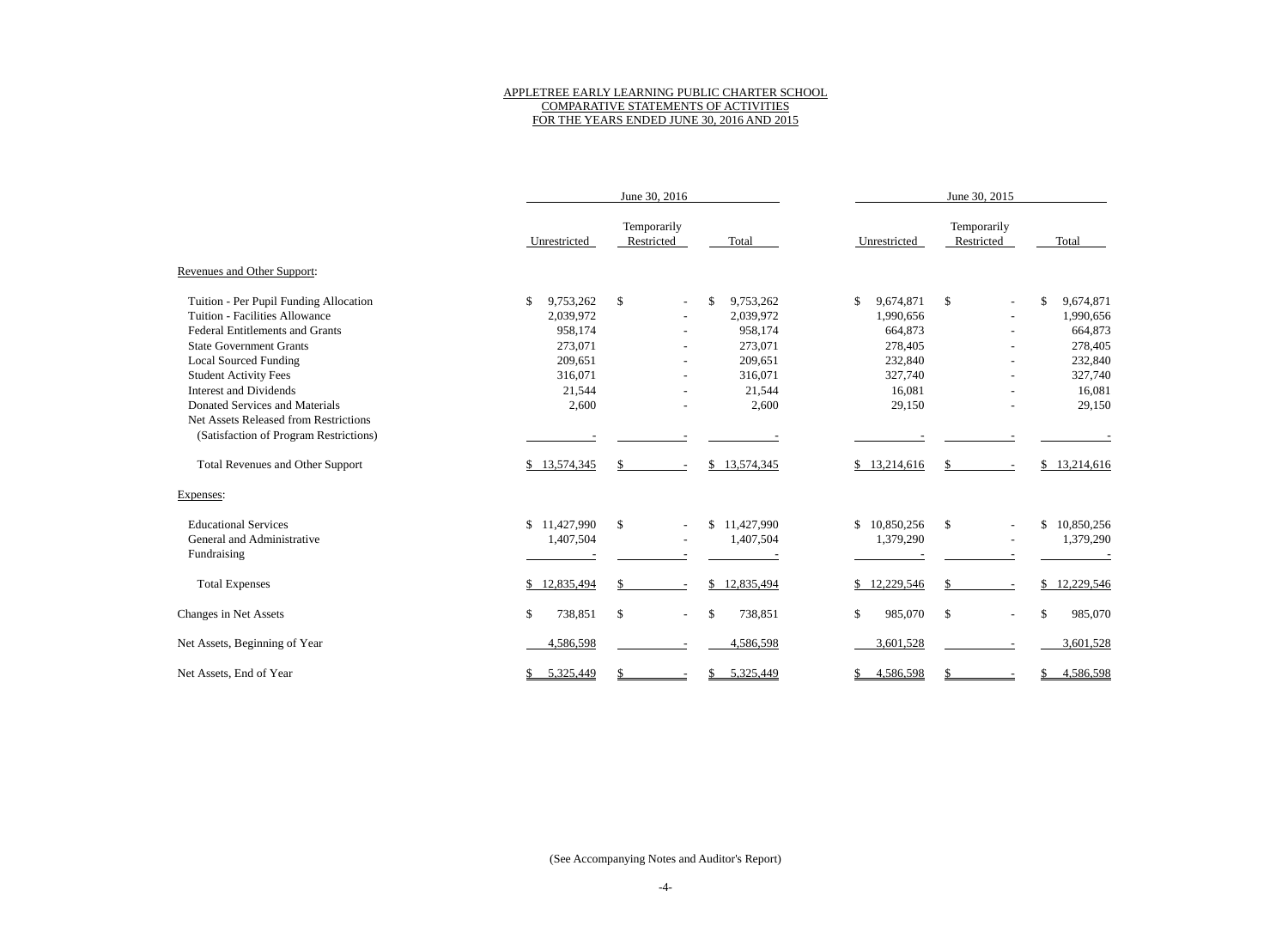## 1. ORGANIZATION

The AppleTree Early Learning Public Charter School (the Charter School), a District of Columbia Not-for-Profit Corporation, was incorporated on September 22, 2004, exclusively for educational purposes. The mission of the Charter School is to close the achievement gap before children get to kindergarten by providing three and four year olds with the social, emotional, and cognitive foundations that will enable them to succeed in school.

#### Description of Program Services

The Charter School is open to any Washington, DC, child in pre-school and pre-kindergarten and admission is free. The Charter School currently serves 653 children at six public charter preschool campuses across the District. In 2014-15, the Charter School successfully concluded its ten-year charter review with its authorizer, the DC Public Charter School Board, and received approval to increase its enrollment cap to 833 students by School Year 2016-2017.

The Charter School utilizes the comprehensive and evidence-based *Every Child Ready* instructional model that was developed by AppleTree Institute for Education Innovation with the assistance of an Investing in Innovation (i3) grant from the US Department of Education. The model builds language, literacy, and memory skills using regular assessments and data outcomes throughout the school year. Emphasis is placed on student growth, differentiated by students' baseline knowledge.

The Charter School's primary sources of support are local appropriations for charter schools from the District of Columbia Government.

#### 2. SUMMARY OF SIGNIFICANT ACCOUNTING POLICIES

The significant accounting policies of the Charter School are summarized below:

(a) Basis of Accounting and Presentation:

The accompanying financial statements have been prepared on the accrual basis of accounting, which presents financial position, activities, functional expenses, and cash flows in accordance with accounting principles generally accepted in the United States of America.

(b) Revenue Recognition:

#### **Federal and Charter School Funding**

The Charter School receives a student allocation from the District of Columbia as well as federal funding to cover the cost of academic expenses. The student allocation is on a per pupil basis and includes the academic year funding, special education funding, and a facilities allotment. The Charter School recognizes this funding in the year in which the school term is conducted. Funding received in advance of the school term is recorded as a refundable advance. Federal entitlements are recognized based on the allowable costs incurred.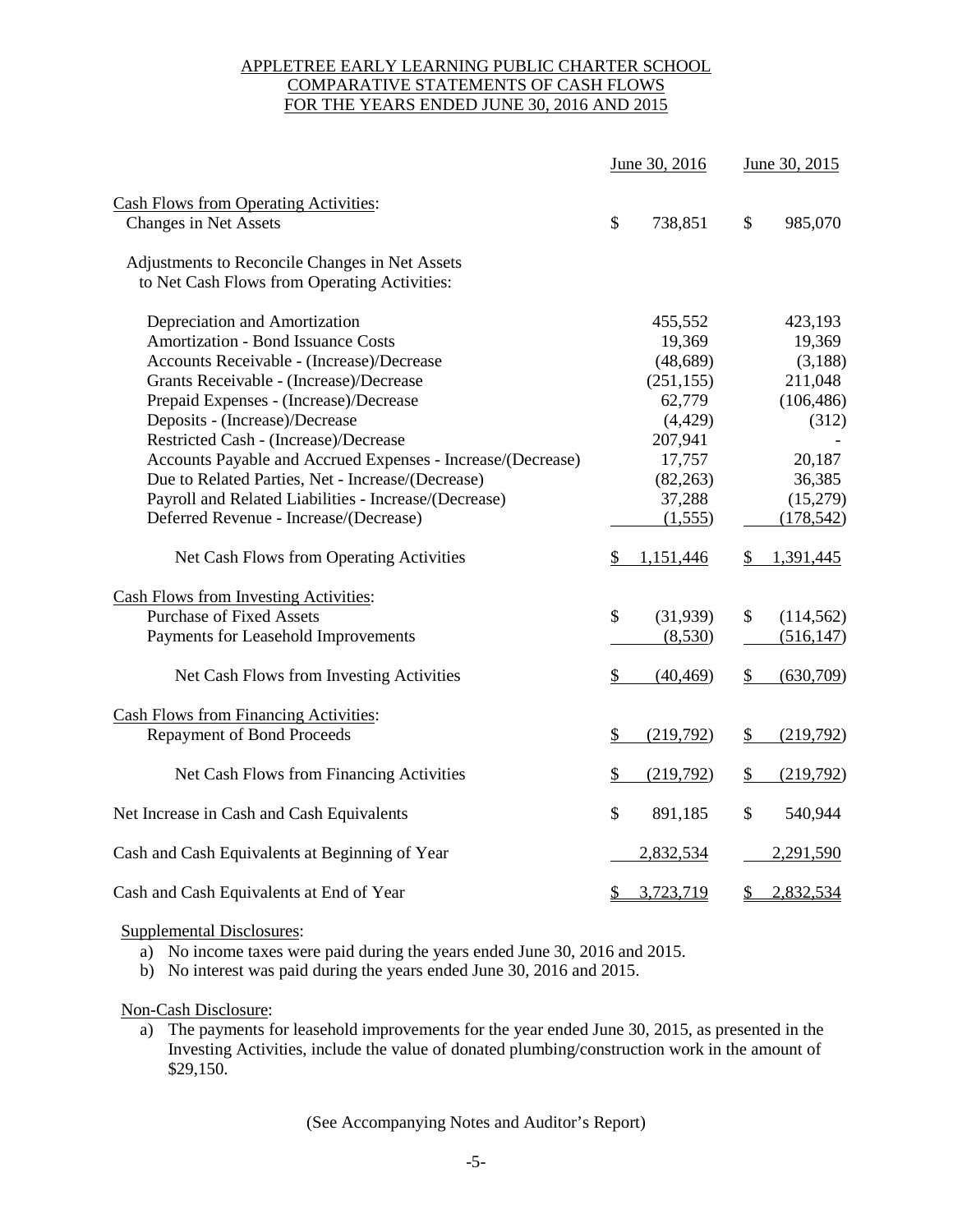# 2. SUMMARY OF SIGNIFICANT ACCOUNTING POLICIES: (Continued)

#### (b) Revenue Recognition: (Continued)

#### **Contributions**

The Charter School has adopted Financial Accounting Standards Board ASC No. 958-605-25, *Accounting for Contributions Received and Contributions Made.* As such, contributions are recognized as revenue when they are received or unconditionally pledged.

All contributions are available for unrestricted use unless specifically restricted by the donor. Contributions and promises to give with donor-imposed conditions are recognized as unrestricted support when the conditions on which they depend are substantially met. Contributions and promises to give with donor-imposed restrictions are reported as temporarily restricted support. Unconditional promises to give due in the next year are recorded at their net realizable value.

The Charter School reports gifts of equipment as unrestricted support unless explicit donor stipulations specify how the donated assets must be used. The Charter School reports expirations of donor restrictions when the donated or acquired assets are placed in service.

#### (c) Corporate Taxes:

The Charter School is exempt from federal and state income taxes (other than on unrelated business income) under the provisions of Section  $501(c)(3)$  of the Internal Revenue Code and similar state income tax laws. Accordingly, no provisions for income taxes have been provided for in the accompanying financial statements. The Charter School has been classified as other than a private foundation under Section  $509(a)(1)$  of the Internal Revenue Code and accordingly contributions qualify as a charitable tax deduction by the contributor under Section  $170(b)(i)(A)(ii)$ . The Charter School did not have any net unrelated business income for the year ended June 30, 2016.

The Charter School is also exempt from District of Columbia sales and personal property taxes.

#### (d) Grants:

Grant revenues are received primarily from Federal agencies and the District of Columbia Government and recorded as costs are incurred. These grants are subject to financial and compliance audits by the grantor agencies. No provision for possible adjustments for disallowed costs has been made in the accompanying financial statements, as management believes any such adjustment would not have a material effect on the financial statements.

Cash receipts in excess of costs incurred for grants are reflected as refundable advances until they are expended for the purpose of the grant, at which time they are recognized as unrestricted support. Costs incurred in excess of cash received are reflected as grants receivable.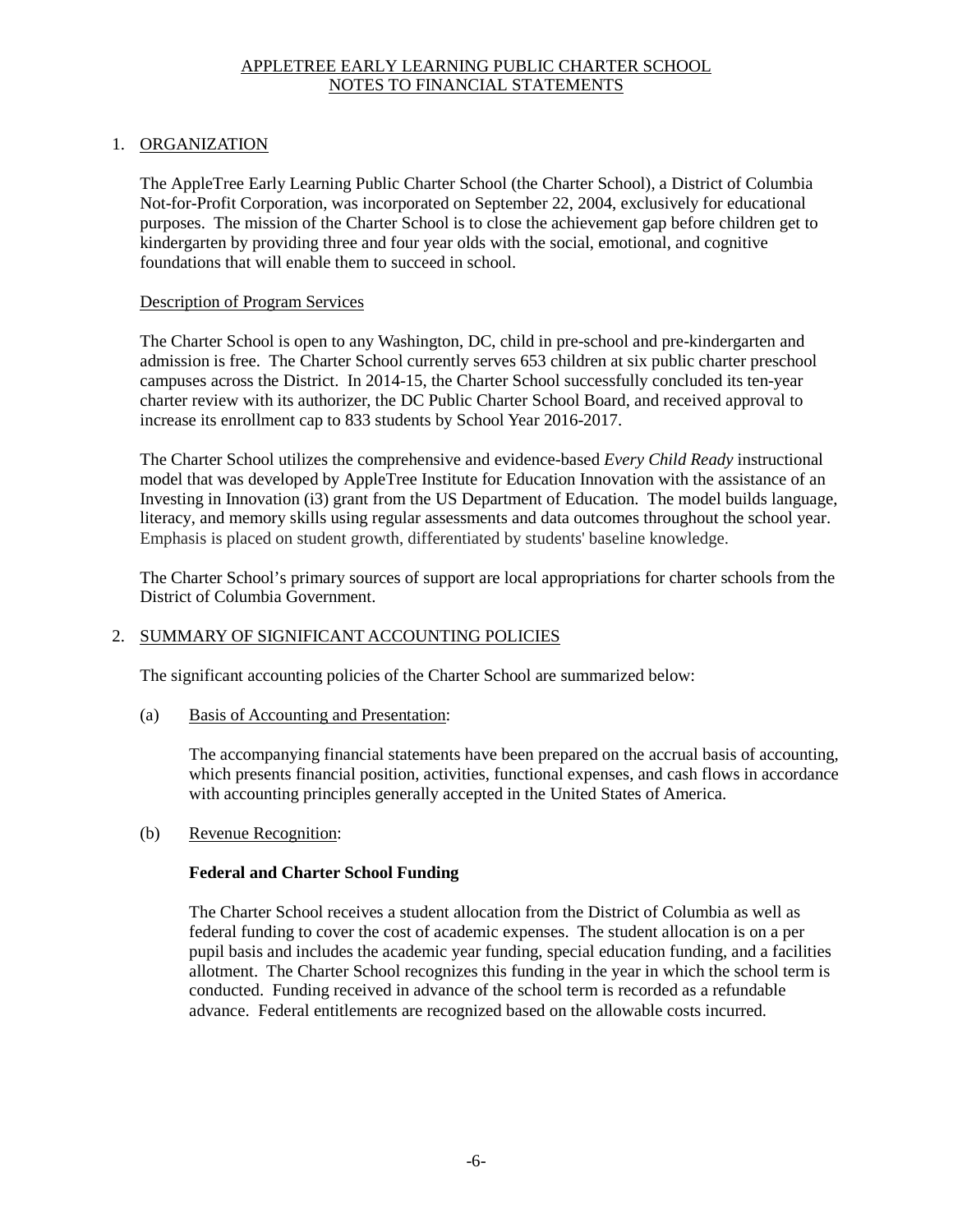# 2. SUMMARY OF SIGNIFICANT ACCOUNTING POLICIES: (Continued)

#### (e) Net Assets:

The Charter School has adopted Financial Accounting Standards Board ASC No. 958-205-05, *Financial Statements of Not-for-Profit Organizations*, which requires reporting information regarding its financial position and activities according to three classes of net assets.

Net assets and revenues, expenses, gains, and losses are classified based on the existence or absence of donor-imposed restrictions. Accordingly, net assets of the Charter School and changes therein are classified and reported as follows:

#### **Unrestricted Net Assets**

Net assets that are not subject to donor-imposed restrictions and over which the Board of Trustees has discretionary control. This classification includes net assets subject to donorimposed conditions, which have been met in the current year and net assets subject to donorimposed restrictions that have been released from restrictions.

#### **Temporarily Restricted Net Assets**

Net assets subject to donor-imposed restrictions that may meet, or will be met, by actions of the Charter School and/or the passage of time. When a restriction expires, temporarily restricted net assets are reclassified to unrestricted net assets and reported in the statement of activities as net assets released from restrictions. There were no temporarily restricted net assets at June 30, 2016. In addition, there were no net assets released from donor restrictions during the year.

#### **Permanently Restricted Net Assets**

Net assets subject to donor-imposed stipulations that they be maintained permanently by the Charter School. Generally, the donors of these assets permit the use of all or part of the income earned on any related investments for general or specific purposes. The Charter School did not have any permanently restricted net assets as of June 30, 2016.

#### (f) Donated Services, Materials and Facilities:

Donated services and materials are recognized as contributions in accordance with FASB ASC 958, *Accounting for Contributions Received and Contributions Made*, if the services received create or enhance nonfinancial assets or require specialized skills, are provided by individuals possessing those skills, and would typically need to be purchased if not provided by donation.

Contributed services and promises to give services that do not meet the above criteria are not recognized. In-kind contributions for space, supplies, and professional services are recorded in the Statement of Activities at estimated fair value and recognized as revenue and expense in the period they are received, except for donated fixed assets, which is recorded as revenue in the period received and the asset is depreciated over its estimated useful life.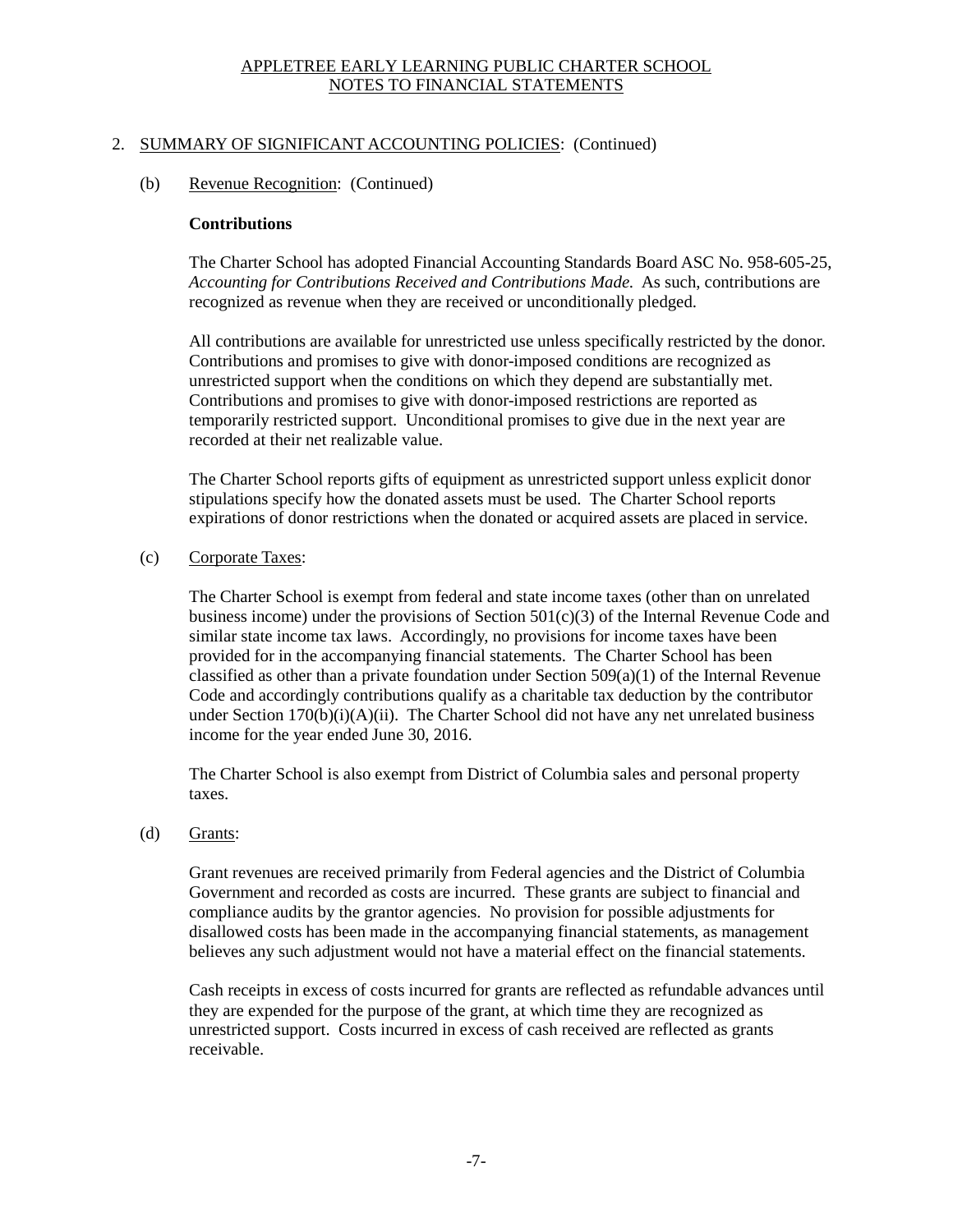# 2. SUMMARY OF SIGNIFICANT ACCOUNTING POLICIES: (Continued)

#### (f) Donated Services, Materials and Facilities: (Continued)

The estimated value of donated services and facilities has been recorded in the financial statements as follows:

|                                     | June 30, 2016                     | June 30, 2015 |        |  |
|-------------------------------------|-----------------------------------|---------------|--------|--|
| Facilities<br><b>Legal Services</b> | 2,600<br>$\overline{\phantom{0}}$ |               | 29,150 |  |
| Total                               | 2.600                             |               | 29.150 |  |

A number of volunteers donated significant amounts of their time in the Charter School's supporting services for which no value has been assigned. The time contributed by the Charter School's Board of Trustees is uncompensated and is not reflected as donated services.

#### (g) Functional Expense Allocation Policies and Procedures:

The schedule of functional expenses presents an allocation of each expense category between program services, general and administrative, and fundraising activities. Program service costs pertain to educating students and include direct student expenses, such as textbooks, materials, assessment material, and contractual educational services. General and administrative costs pertain to supporting activities. Fundraising costs relate to fundraising activities such as special events, fundraisers and soliciting of contributions.

Direct costs, where identifiable, are allocated in whole to the appropriate functional category. Other expenses that are not directly identifiable by program are allocated based on management estimates of use of resources.

#### (h) Use of Estimates:

The preparation of financial statements in conformity with accounting principles generally accepted in the United States of America requires management to make estimates and assumptions that affect the reported amounts of assets, liabilities, the disclosure of contingent assets and liabilities at the date of the financial statements, and the reported amounts of support and revenues and expenses during the reporting period. Actual results could differ from those estimates.

#### (i) Recognition of Salary Expense:

Salary expense is recognized in the year the service is rendered, which coincides with the academic year. Salaries unpaid at June 30 are recognized as expense and accrued salaries.

#### (j) Fair Value of Certain Financial Instruments:

Some of the Charter School's financial instruments are not measured at fair value on a recurring basis but are recorded at amounts that approximate fair value due to their liquid or short-term nature. Such accounts include cash, accounts receivable, prepaid expenses, accounts payable, and accrued expenses.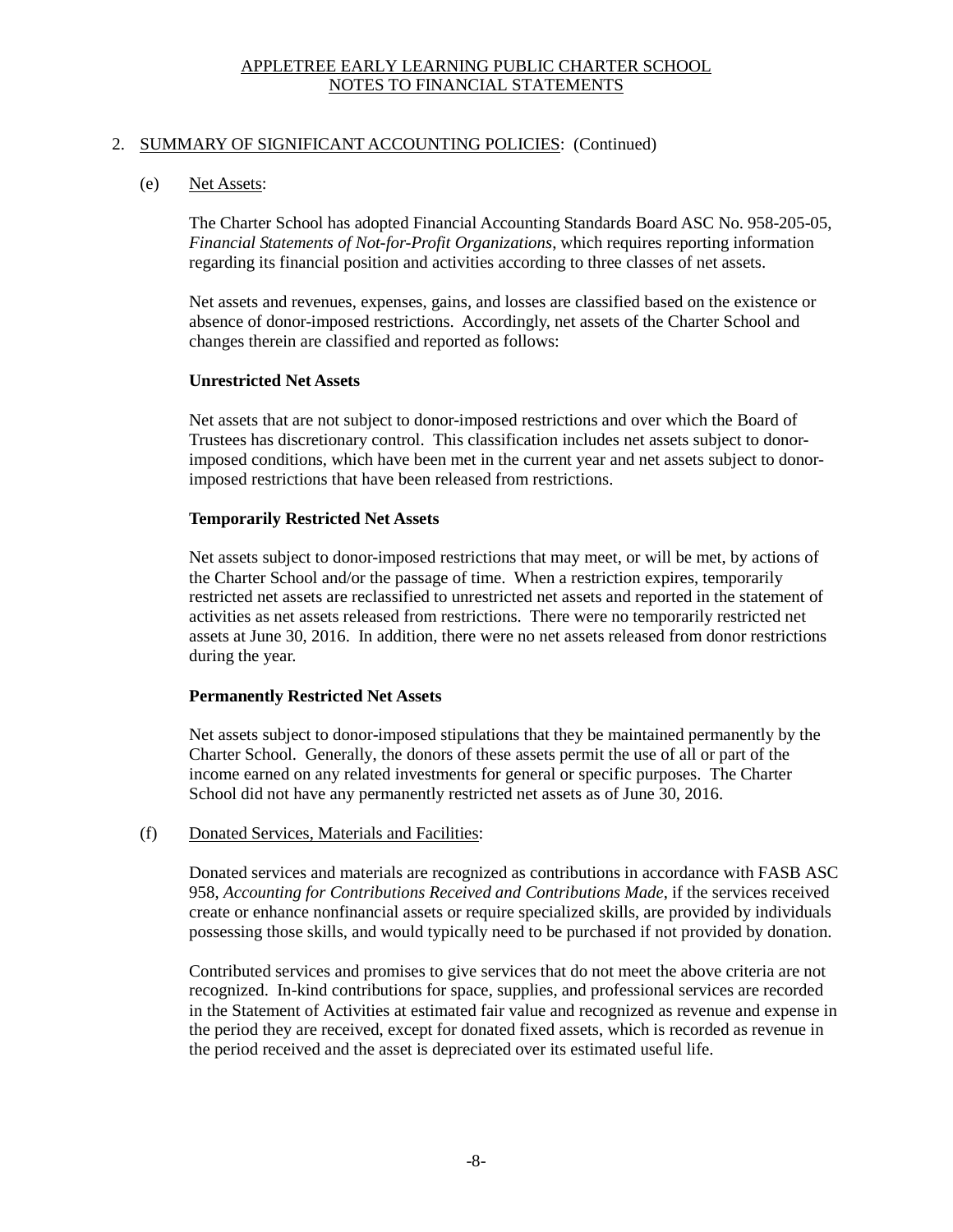# 3. ACCOUNTING FOR UNCERTAIN TAX POSITIONS:

Accounting principles generally accepted in the United States of America provide consistent guidance for the accounting for uncertainty in income taxes recognized in the Charter School's financial statements and prescribe a threshold of "more likely than not" for recognition of tax positions taken or expected to be taken in a tax return. The Charter School performed an evaluation of uncertain tax positions for the year ended June 30, 2016, and determined that there were no matters that would require recognition in the financial statements or that may have any effect on its tax-exempt status. As of June 30, 2016, the statute of limitations for tax years 2012 through 2014 remains open with the U.S. federal jurisdiction or the various states and local jurisdictions in which the organization files tax returns. It is the Charter School's policy to recognize interest and/or penalties related to uncertain tax positions, if any, in income tax expense. As of June 30, 2016, the Charter School had no accruals for interest and/or penalties.

# 4. CASH AND CASH EQUIVALENTS:

Cash at June 30, 2016 and 2015, totaled \$3,723,719 and \$2,832,534, respectively, and consisted of the following:

|                                       | June 30, 2016 | June 30, 2015 |           |  |
|---------------------------------------|---------------|---------------|-----------|--|
| Repurchase Account                    | 2,863,258     |               | 2,036,748 |  |
| Non-Interest Bearing Checking Account | 652,520       |               | 713,858   |  |
| Demand Deposit                        | 207,941       |               |           |  |
| Checks on Hand                        |               |               | 81,928    |  |
| Total                                 | 3.723.719     |               | 2.832.534 |  |

For purposes of the cash flow statement and financial statement presentation, cash and cash equivalents are short term, highly liquid investments with maturities of three months or less. Total cash and cash equivalents does not include cash held in trust for debt service.

The Charter School maintains its operating funds in two separate financial institutions. These checking accounts are covered under the Federal Deposit Insurance Corporation (FDIC) Program. Federal Deposit Insurance Corporation Insurance coverage is \$250,000 per account category. Deposits held in non-interest-bearing transaction accounts are aggregated with any interest-bearing deposits and the combined total insured up to \$250,000.

As of June 30, 2016 and 2015, \$382,895 and \$229,820, respectively, of the bank balance was deposited in excess of Federal Deposit Insurance Corporation limits. The Charter School has not experienced any losses related to these accounts and does not believe it is exposed to any significant credit risk on cash and cash equivalents.

#### Repurchase Agreement

The Charter School entered into a repurchase agreement with the Bank of Georgetown in which the bank agreed to transfer to the Charter School an interest in securities issued or guaranteed by the United States or an agency thereof against the transfer of funds from the Charter School to the respective bank.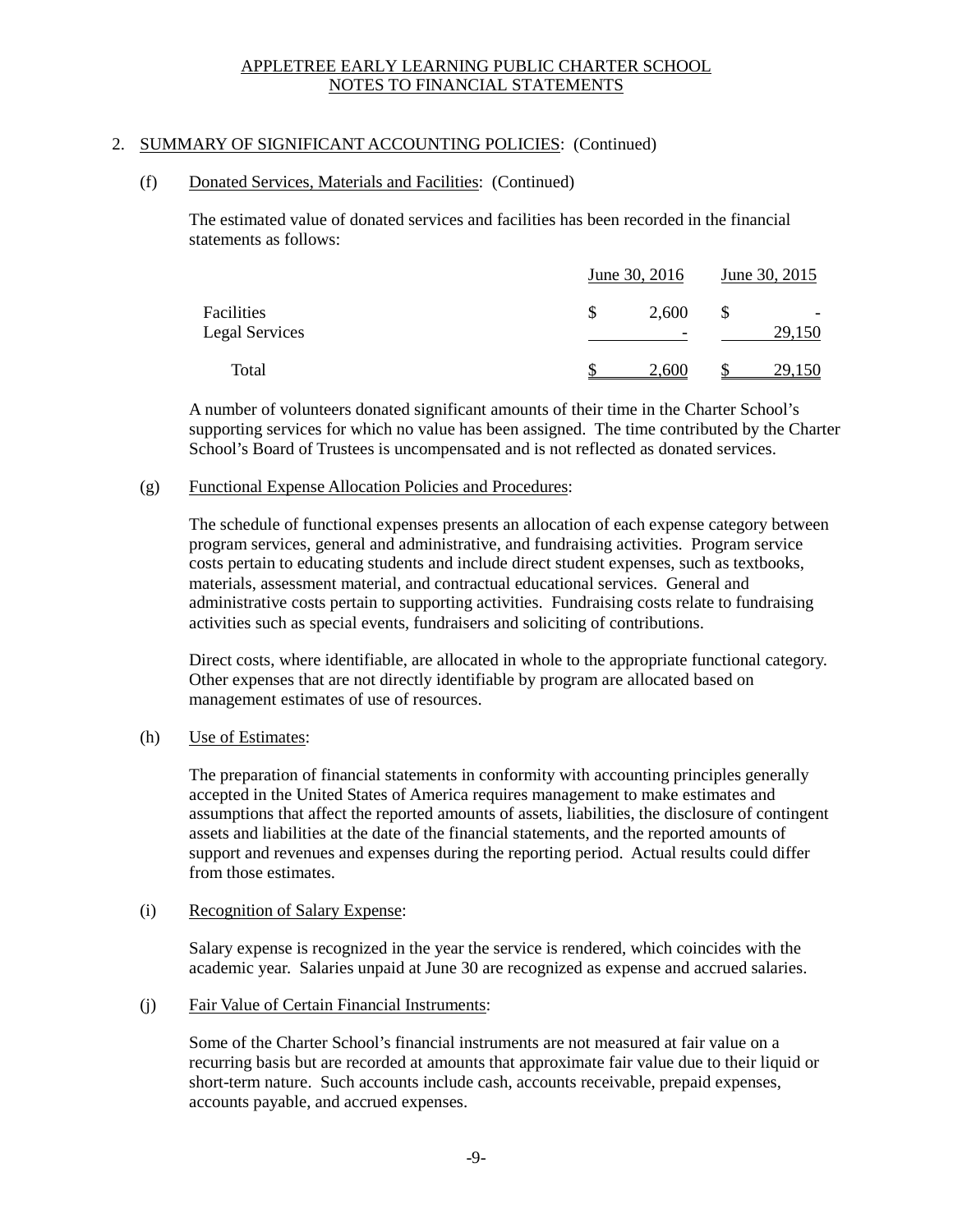# 4. CASH AND CASH EQUIVALENTS: (Continued)

# Repurchase Agreement (Continued)

Per the repurchase agreement, funds in excess of \$400,000 are transferred out on a daily basis and transferred back in the following day along with interest earned. The Charter School has not experienced any losses related to these accounts and does not believe it is exposed to any significant credit risk on cash and cash equivalents.

# Cash held in Trust for Debt Service

Under the terms of the indenture agreement executed in connection with the bonds payable, the Charter School has established a Debt Service Reserve Fund, held in trust as additional collateral for the debt for the purpose of covering any deficiency in bond payment requirements. The balance as of June 30, 2015 was \$207,941. On December 1, 2015, because no event of default or violation of loan covenants existed, the full amount of restricted cash held in the Debt Service Reserve Fund was released from its restriction.

# 5. ACCOUNTS AND GRANTS RECEIVABLE:

Accounts and grants receivable balances as of June 30, 2016 and 2015 consisted of the following:

|                                           | June 30, 2016 | June 30, 2015 |                |
|-------------------------------------------|---------------|---------------|----------------|
| <b>Accounts Receivable:</b>               |               |               |                |
| Per Pupil Funding                         | \$<br>41,472  | \$            | 51,304         |
| Reimbursable Expenses - Property Taxes    | 61,740        |               | 61,740         |
| <b>E-Rate Program</b>                     | 34,463        |               |                |
| United Planning Organization              | 31,850        |               |                |
| Reimbursable Expenses - Other             | 982           |               | 5,168          |
| <b>Student Activity Fees</b>              |               |               | 3,606          |
| <b>Total Accounts Receivable</b>          | 170,507       |               | <u>121,818</u> |
| Grants Receivable:                        |               |               |                |
| <b>SOAR</b> - Early Childhood             | \$<br>113,644 | \$            |                |
| <b>SOAR</b> - Increasing Academic Quality |               |               | 2,136          |
| <b>National Food Programs</b>             | 58,974        |               | 27,286         |
| Early Care and Education Assistance       | 20,574        |               | 17,598         |
| Medicaid - School Based Services          | 106,444       |               | 4,307          |
| <b>Healthy Schools Act</b>                | 2,754         |               | 1,269          |
| Other                                     | 2,114         |               | 753            |
| <b>Total Grants Receivable</b>            | 304,504       |               | 53,349         |

Accounts and grants receivable are current and considered by management to be fully collectible.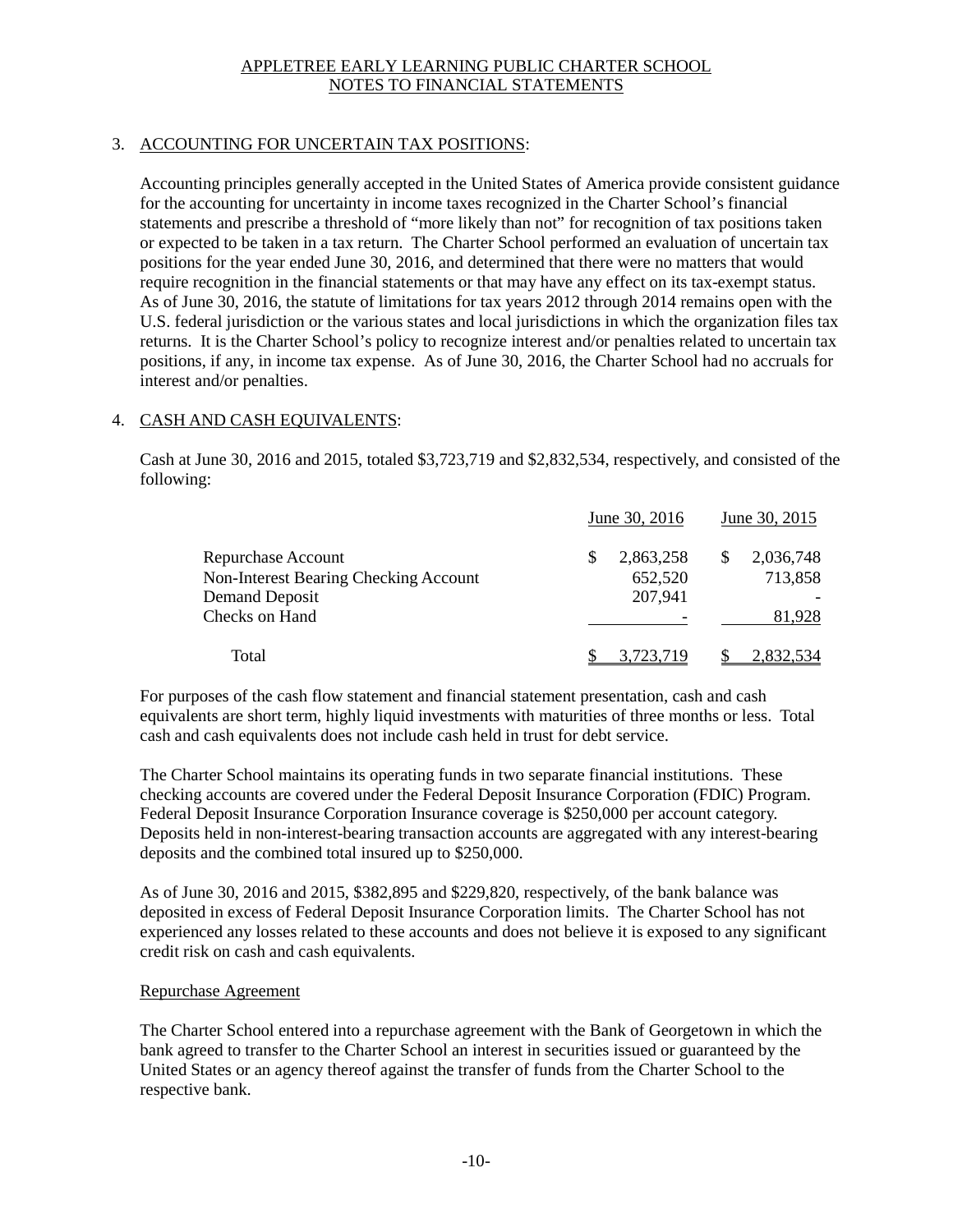# 5. ACCOUNTS AND GRANTS RECEIVABLE: (Continued)

Accounts and grants receivables are recorded when billed or accrued and reported net of an allowance for doubtful accounts, if any. Management provides for probable uncollectible amounts through bad debt expense and only after reasonable collection efforts have been exhausted. Management believes that no allowance for doubtful accounts is required at June 30, 2016 and 2015.

Trade receivables related to program service fees (activity fees, before and after care, etc.) are recognized as revenue at the time the program activity has occurred. Trade receivables are written off as uncollectible when payment has not been received after 180 days.

# 6. FIXED ASSETS:

June 30, 2016

Furniture and equipment are recorded at cost. Contributed property is recorded at fair market value at the date of the contribution. The Charter School uses a capitalization threshold of \$1,000 and an estimated useful life greater than one year. As assets are retired or otherwise disposed of, the cost and related accumulated depreciation are removed from the accounts and any resulting gain or loss is reflected in that period. Depreciation has been recorded on the straight-line method over the estimated useful lives of the assets. Major classifications of fixed assets and their estimated useful lives are as summarized below:

| $J^{\mu}$ un $\cup$ $J^{\mu}$ , $\sim$ $J^{\mu}$                                       | Depreciable<br>Life                    | Cost                                             | Accumulated<br>Depreciation                     |    | Net Book<br>Value                          |
|----------------------------------------------------------------------------------------|----------------------------------------|--------------------------------------------------|-------------------------------------------------|----|--------------------------------------------|
| Land<br>Furniture and Equipment<br><b>Computer Equipment</b><br>Leasehold Improvements | N/A<br>7 Years<br>3 Years<br>45 Months | \$<br>184,418<br>490,188<br>341,788<br>5,026,764 | \$<br>(421, 376)<br>(259, 930)<br>(1, 124, 682) | \$ | 184,418<br>68,812<br>81,858<br>3,902,082   |
| Total                                                                                  |                                        | \$<br>6,043,158                                  | (1,805,988)                                     | \$ | 4,237,170                                  |
| June 30, 2015                                                                          | Depreciable<br>Life                    | Cost                                             | Accumulated<br>Depreciation                     |    | Net Book<br>Value                          |
| Land<br>Furniture and Equipment<br>Computer Equipment<br>Leasehold Improvements        | N/A<br>7 Years<br>3 Years<br>45 Months | \$<br>184,418<br>482,329<br>317,708<br>5,018,234 | \$<br>(355,308)<br>(198, 182)<br>(796,946)      | \$ | 184,418<br>127,021<br>119,526<br>4,221,288 |
| Total                                                                                  |                                        | \$<br>6,002,689                                  | \$<br>(1,350,436)                               | S  | 4,652,253                                  |

Depreciation and amortization expense for the years ended June 30, 2016 and 2015, was \$455,552 and \$423,193, respectively.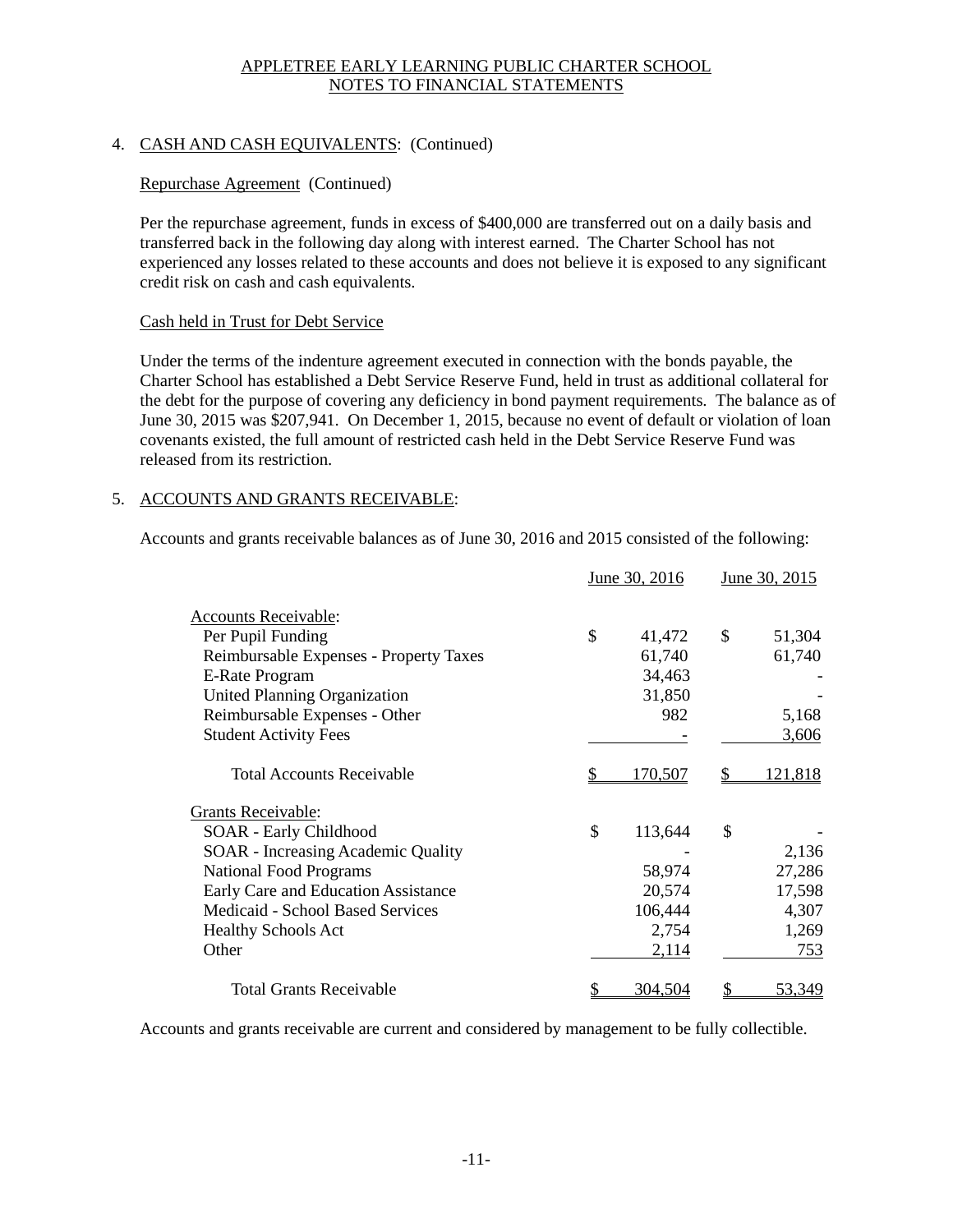# 7. OTHER ASSETS - BONDS ISSUANCE COSTS:

Bond issuance costs consist of acquisition costs related to the bond financing used to fund the Charter School's capital renovations at two campuses. These costs are amortized on a straight-line basis over 17 years (the life of the bonds). Amortization expense was \$19,369 for both the years ended June 30, 2016 and 2015. The unamortized balance of bond issuance costs at June 30, 2016 and 2015, was \$219,517 and \$238,886, respectively, as follows:

|                                                               | June 30, 2016 |                      |    | June 30, 2015       |  |  |
|---------------------------------------------------------------|---------------|----------------------|----|---------------------|--|--|
| <b>Bond Issuance Costs</b><br><b>Accumulated Amortization</b> |               | 329,275<br>(109.758) | S. | 329,275<br>(90.389) |  |  |
| Total                                                         |               | 219.517              |    | 238.886             |  |  |

# 8. BONDS PAYABLE:

On November 1, 2010, the Charter School, through the District of Columbia, issued \$3,535,000 of District of Columbia Revenue Bond Series 2010. The bonds are scheduled to mature on December 1, 2027. The interest rate on the bonds was determined by taking the sum of the original purchaser's five-year cost of funds rate, plus 3.5%, less the tax credit of 5.36%, resulting in a zero (0%) interest rate to the Charter School. Proceeds were used for renovations of two leased school buildings at 138 12th Street NE, Washington, DC (Lincoln Park) and at 2015-17 Savannah Terrace SC, Washington, DC (Douglas Knoll).

The bonds are collateralized by the assets and the per pupil facilities fees at the two campuses. The bonds require principal payments to a sinking fund in the amount of \$18,316 per month commencing on December 1, 2011, and continuing until the maturity date. The bonds have three scheduled call dates of December 1, 2015, 2020, and 2026. The bonds are guaranteed in full by the AppleTree Institute for Education Innovation, a related party.

Principal payments of \$219,792 were made during the fiscal year ended June 30, 2016. The principal balance was \$2,527,620 at June 30, 2016.

Annual maturities of the bonds payable as of June 30 follow:

|            | Principal     |    | Interest | Total |           |  |
|------------|---------------|----|----------|-------|-----------|--|
| 2017       | \$<br>219,792 | \$ |          | \$    | 219,792   |  |
| 2018       | 219,792       |    |          |       | 219,792   |  |
| 2019       | 219,792       |    |          |       | 219,792   |  |
| 2020       | 219,792       |    |          |       | 219,792   |  |
| 2021       | 219,792       |    |          |       | 219,792   |  |
| Thereafter | 1,428,660     |    |          |       | 1,428,660 |  |
| Total      | 2,527,620     |    |          |       |           |  |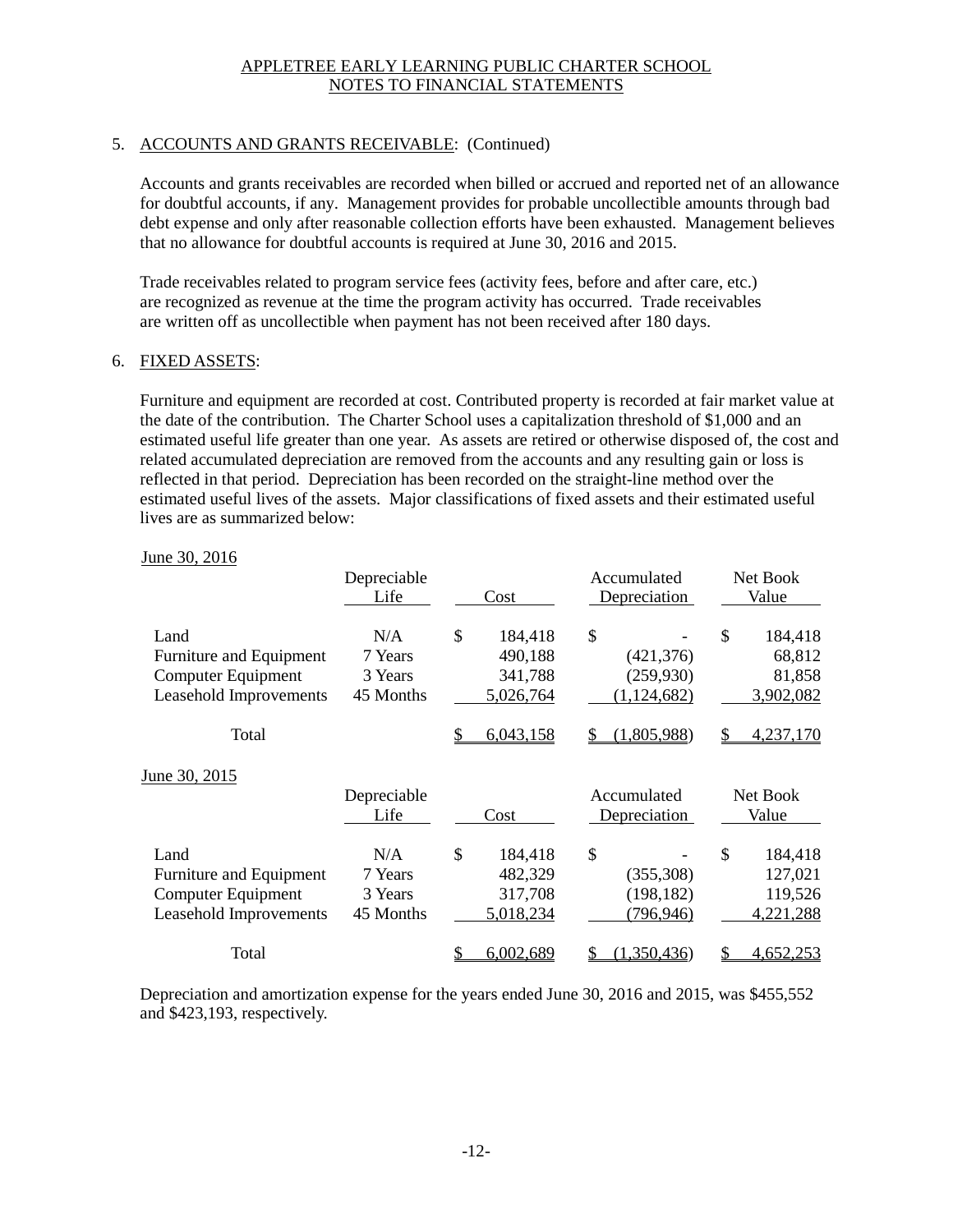# 9. DISTRICT OF COLUMBIA PUBLIC CHARTER SCHOOL BOARD CONTRACT:

The District of Columbia Public Charter School Board (DCPCSB) is responsible for the ongoing oversight of the Charter School's fiscal management and academic acceptability. The contract dated June 8, 2005, provides for a 15-year charter effective the date of first operation. If not renewed, the charter contract will expire on or about January 1, 2020. The charter contract may be renewed for successive 15-year periods if the DCPCSB deems that the Charter School complies with its charter contract and District statutory provisions. In addition, in accordance with the Charter School Act, the DCPCSB is required to review the Charter School's charter every five years. The first such review occurred in the spring of 2010. The DCPCSB may revoke (or not renew) a charter school contract if a school violates applicable law, materially violates the charter contract or fails to meet the student academic achievement expectations set forth in the charter contract. In the past year, the Charter School successfully concluded its ten-year charter review with its authorizer, the DC Public Charter School Board. Management does not anticipate non-renewal or revocation of its charter.

As part of the agreement with the DCPCSB, the Charter School may be charged a public charter school fee, which is not to exceed one percent of the total revenues (less philanthropic and investment revenues) within the annual budget to cover the costs of undertaking the ongoing administrative responsibilities of the Board. For the years ended June 30, 2016 and 2015, the Charter School incurred \$138,112 and \$133,523, respectively, in administrative fees.

The charter contract provides that the Charter School may educate up to a predetermined number of students. However, this enrollment limit may be raised upon notification to and acceptance by the DCPCSB. The Charter School enrollment ceiling for the year ended June 30, 2016, was 673 students. Actual enrollment for the 2015/2016 year was 653 students.

# 10. PER PUPIL FUNDING ALLOCATION:

The Charter School receives local funding from the District of Columbia in the form of per pupil educational allotments and facility allotments. This funding is calculated annually and based on the equivalent number of full-time students. For the year ended June 30, 2016, the per pupil rate ranged from \$12,340 to \$12,719 for the educational allotment and \$3,124 for the facility allotment. For the year ended June 30, 2015, the per pupil rate ranged from \$12,340 to \$12,719 for the educational allotment and \$3,072 for the facility allotment. Additional allotments were given for Special Education needs and At Risk Students. Per-pupil funding for the years ended June 30, 2016 and 2015 was as follows:

|                             |   | June 30, 2016 |   | <u>June 30, 2015</u> |
|-----------------------------|---|---------------|---|----------------------|
| <b>General Education</b>    | S | 8,567,004     | S | 8,351,708            |
| <b>Facilities Allowance</b> |   | 2,039,972     |   | 1,990,656            |
| At Risk Students            |   | 686,070       |   | 616,037              |
| <b>Special Education</b>    |   | 500,188       |   | 388,603              |
| Summer School               |   |               |   | 318,523              |
| Total                       |   | 11.793.234    |   | 11.665.527           |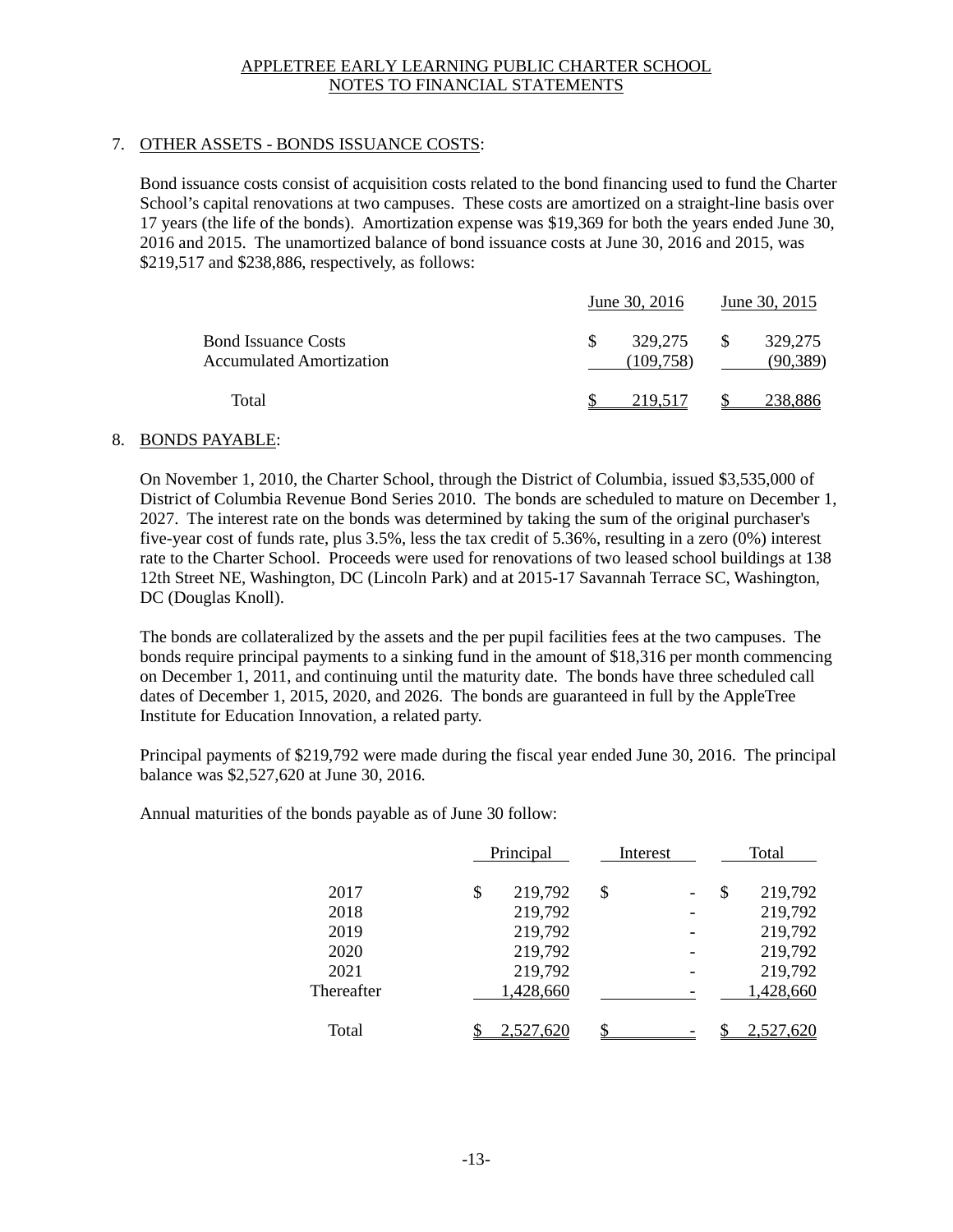# 11. FEDERAL ENTITLEMENTS AND GRANTS:

During the years ended June 30, 2016 and 2015, the Charter School participated in the following federal award programs:

|                                                         |   | June 30, 2016 | June 30, 2015 |         |
|---------------------------------------------------------|---|---------------|---------------|---------|
| National School Lunch and Breakfast Programs            | S | 358,986       | \$            | 297,652 |
| Fresh Fruits and Vegetables Program                     |   | 37,116        |               | 32,038  |
| SOAR - Early Childhood                                  |   | 285,241       |               |         |
| SOAR - Increasing Academic Quality                      |   | 6,000         |               | 196,901 |
| Childcare Subsidy Program                               |   | 144,871       |               |         |
| <b>Medicaid - School Based Services</b>                 |   | 117,455       |               | 19,468  |
| Individuals with Disabilities Education Act (IDEA)      |   | 8,255         |               | 11,473  |
| <b>McKinney Vento</b>                                   |   | 250           |               | 750     |
| <b>Special Populations Grant</b>                        |   |               |               | 97,831  |
| <b>Charter School Planning and Implementation Grant</b> |   |               |               |         |
| (Title V, Part B)                                       |   |               |               | 8,760   |
| Total                                                   |   | 958.174       |               | 664.873 |

Federal formula grants are allocations of money to states or their subdivisions in accordance with distribution formulas prescribed by law or administrative regulation, for activities of a continuing nature not confined to a specific project. The Charter School receives federal formula grants under the provisions of the No Child Left Behind Act (NCLB) of 2001, P.L 107-110. NCLB funds are not intended to replace state or local educational funding, but rather, provide additional support to states, LEAs, and schools for specific purposes. Grants are provided by the U.S. Department of Education and passed through the District of Columbia Office of State Superintendent of Education (OSSE). The National School Lunch Program and School Breakfast Program are part of the child nutrition cluster of programs operated by the U.S. Department of Agriculture

#### 12. LEASE COMMITMENTS:

In June 2015, the Charter School and AppleTree Institute (the Institute), a related party, entered into a master lease agreement, commencing July 1, 2015, and expiring June 30, 2018. This new lease replaces a previous master lease agreement that was in effect during January 2012 thru June 30, 2015. Under the new master lease agreement, the Charter School is required to pay monthly rent based on the facilities allowance received by the Charter School from the District of Columbia, subject to minimum and maximum monthly amounts based on the per pupil facilities allowance and student enrollment. Rent was determined based on a fixed enrollment at a rate of \$2,950 per student, and adjusted as allowed under the lease. In addition, the Charter School incurs the costs of utilities and basic maintenance. For the year ended June 30, 2016, rent expense under this lease was \$849,600. For the year ended June 30, 2015, rent expense was \$988,900.

The Charter School leases certain property from AppleTree Columbia Heights, LLC, an affiliate of the Institute. The terms of this transaction are consistent with the terms of the master lease agreement with the Institute. Rent was based on a rate of \$2,950 per student (\$3,300 per student during the year ended June 30, 2015). For the years ending June 30, 2016 and 2015, rent expense under this lease was \$354,000 and \$396,000, respectively.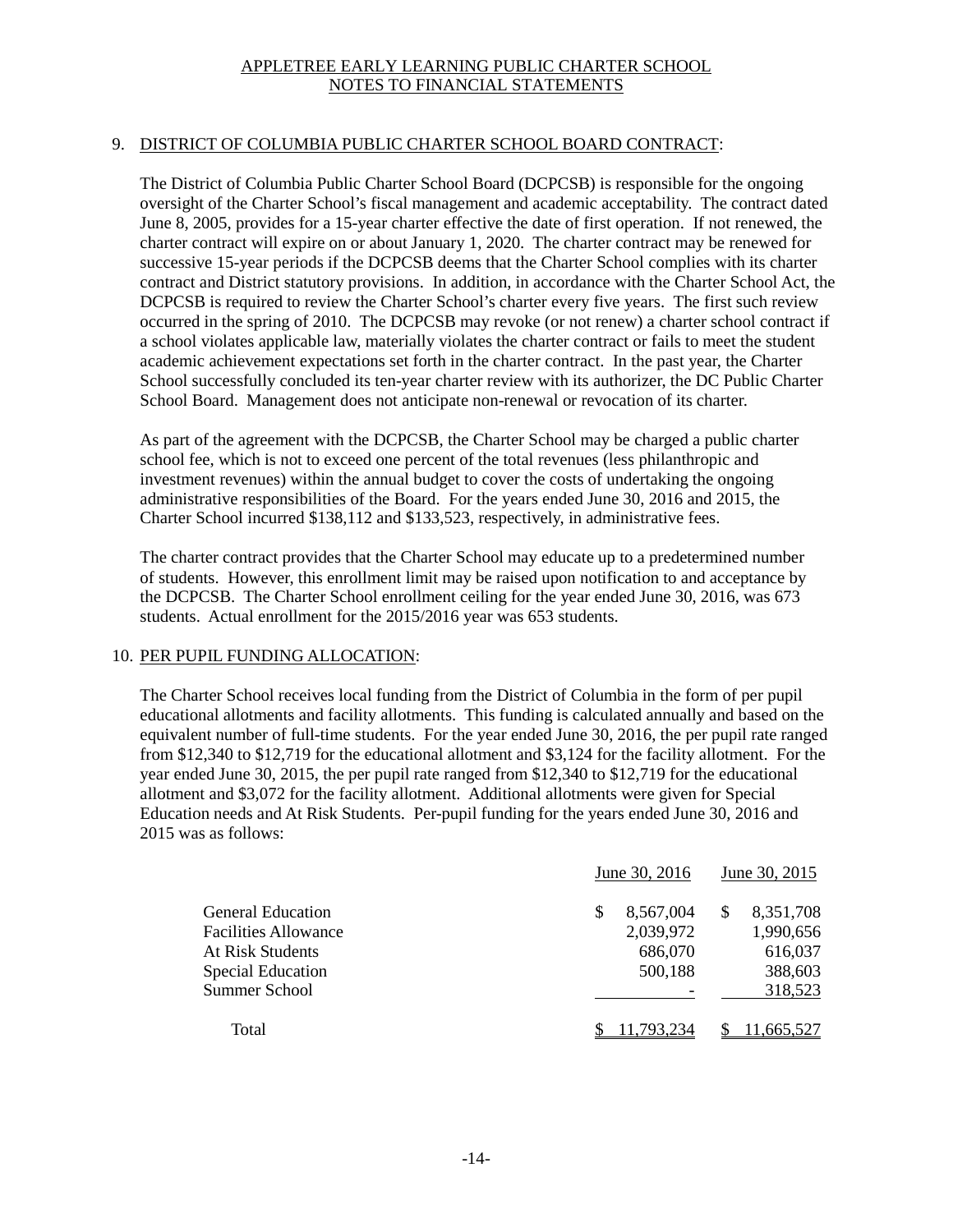# 12. LEASE COMMITMENTS: (Continued)

In July 2011, the Charter School entered into a lease with the Institute for ground rent at its Lincoln Park Campus. The term of the lease is 20 years, with an option to extend the lease for 10 years. On June 13, 2012, both parties agreed to an amendment to the sub-lease covering management expenses for the property, effective January 1, 2012. The monthly lease obligation to be paid by the Charter School is \$806 per month.

In July 2014, The Charter School entered into a license to occupy agreement with the District of Columbia to provide a Public Charter School on the premises of Jefferson Middle School. The terms of this agreement were for a one-year term commencing on July 28, 2014 and expiring July 31, 2015. This agreement was extended for an additional one-year term expiring July 31, 2016. The monthly required payment at June 30, 2015, was \$1,625. During the years ended June 30, 2016 and 2015, the Charter School had incurred \$19,495 and \$18,087, respectively in licensing fees.

In July 2014, the Charter School entered into a sub-lease with the Institute for office space at 415 Michigan Ave NE, Washington, DC. The lease commences on July 1, 2014 and expires March 31, 2017. The monthly lease payment for the fiscal year ending June 30, 2016 and 2015 was \$5,245 and \$5,154, respectively. Future minimum lease payments are as follows:

| Year Ended June 30, |                 |
|---------------------|-----------------|
| 2017                | \$<br>1,262,102 |
| 2018                | 1,213,272       |
| 2019                | 9,672           |
| 2020                | 9,672           |
| 2021                | 9,672           |
|                     |                 |
| Total               |                 |

Total rent expense and licensing fees for the years ended June 30, 2016 and 2015, are as follows:

| Landlord                          | Facility                  | June 30, 2016 | June 30, 2015  |
|-----------------------------------|---------------------------|---------------|----------------|
| AppleTree Institute for Education |                           |               |                |
| Innovation, Inc.                  | Oklahoma Avenue           | \$<br>472,000 | \$<br>531,300  |
| AppleTree Institute for Education |                           |               |                |
| Innovation, Inc.                  | Parkland                  | 259,600       | 293,700        |
| AppleTree Institute for Education |                           |               |                |
| Innovation, Inc.                  | Lofts/Heights of Columbia | 118,000       | 141,900        |
| AppleTree Institute for Education |                           |               |                |
| Innovation, Inc.                  | Riverside Baptist Church  |               | 22,000         |
| AppleTree Institute for Education |                           |               |                |
| Innovation, Inc.                  | Douglas Knoll             |               | 12,903         |
| AppleTree Institute for Education |                           |               |                |
| Innovation, Inc.                  | Lincoln Park              | 9,677         | 9,677          |
| AppleTree Columbia Heights, LLC   | Columbia Heights          | 354,000       | 396,000        |
| Theological College, Inc.         | Michigan Avenue           | 65,006        | 63,765         |
| District of Columbia              | Jefferson Middle School   | 19,495        | 18,087         |
|                                   | Total                     | 297.778       | 1,489,332<br>S |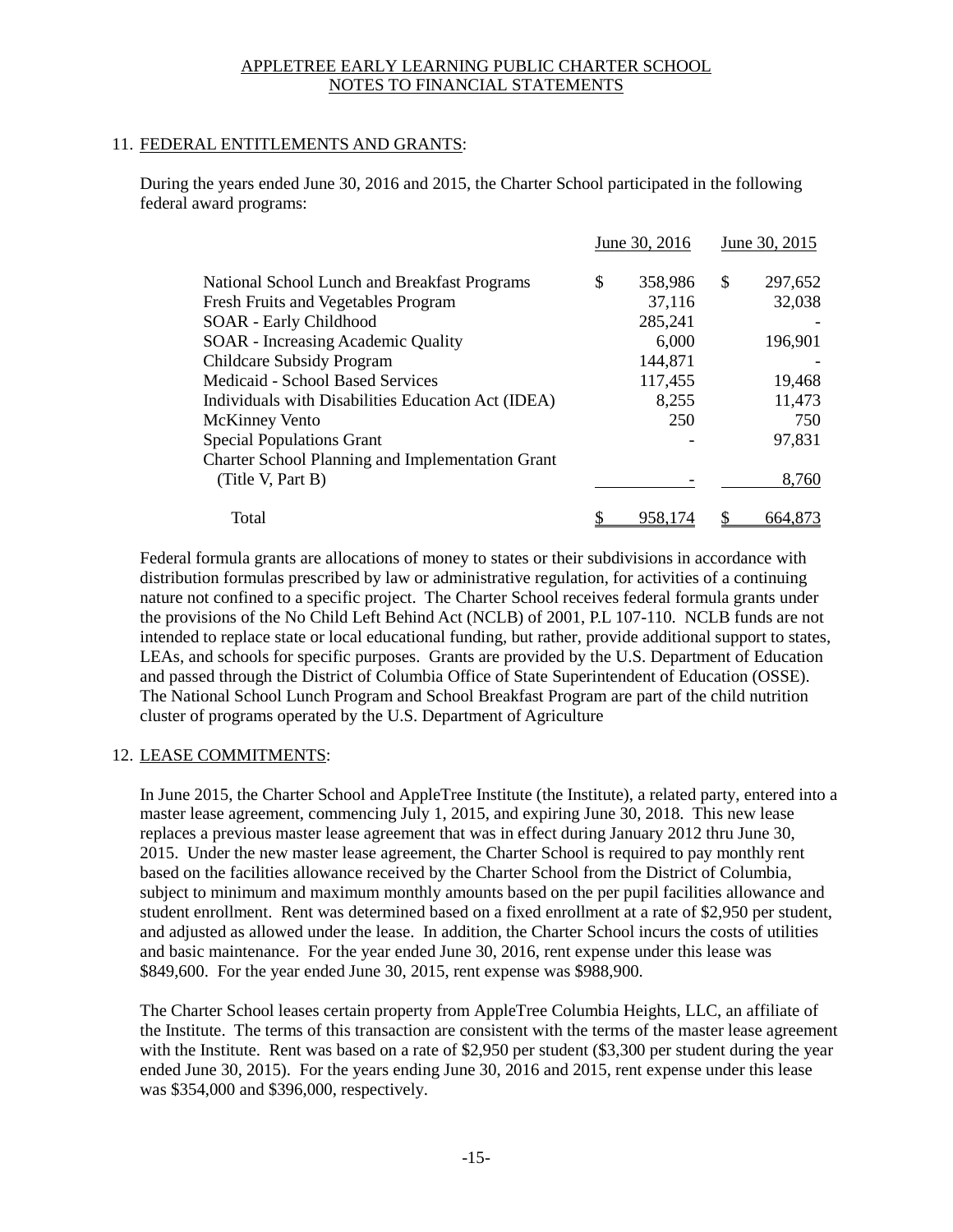# 12. LEASE COMMITMENTS: (Continued)

# Equipment:

The Charter School maintains operating leases for copier equipment. Lease terms are for 36 months, with monthly lease amounts ranging from \$143 to \$195. Equipment rental expense totaled \$3,055 and \$3,534 for the years ending June 30, 2016 and 2015, respectively. Future minimum payments due under such leases are as follows:

| Year Ended June 30, |   |       |
|---------------------|---|-------|
| 2017<br>2018        | S | 1,716 |
| Total               |   |       |

#### 13. RELATED PARTY TRANSACTIONS:

The Charter School was designed by AppleTree Institute for Education Innovation, Inc. (the Institute), a not for profit organization, whose mission is to increase the number of effective schools through innovation, to provide accelerated early language and literacy programs to underserved preschoolers in Washington, DC and to raise the trajectory of their future learning success. The Institute supports the Charter School as a strategic partner, and commits to fund any operating shortfalls of the Charter School. The Charter School leases some of its facilities from the Institute (Note 12).

Effective July 1, 2015, the Charter School and the Institute entered into a services agreement outlining the division of specific administrative and operating costs. During the year ended June 30, 2016, the Institute billed \$481,035 of expenses for shared payroll and administrative costs to the Charter School. The Institute incurred \$263,531 of expenses for shared payroll and administrative costs provided by the Charter School. In addition, the Charter School billed the Institute a total of \$104,637 for operating expenses shared between the Charter School and the Institute. As of June 30, 2016 and 2015, the Charter School has a net amount due to the Institute of \$95,412 and \$177,675, respectively.

The bonds issued by the Charter School are guaranteed in full by the Institute (Note 8).

The Charter School and the Institute share common board members. Two of the members appointed to serve on the board are parents of students currently attending the Charter School.

#### 14. CONTINGENCIES:

The Charter School was granted its charter by the District of Columbia Public Charter School Board, authorized under the District of Columbia School Reform Act of 1995, Public Law 104-134, as amended. The Charter School has no reason to believe that this relationship will be discontinued in the foreseeable future. However, any interruption of this relationship (i.e. the failure to continue the charter authorization or withholding funds) could adversely affect the School's ability to finance ongoing operations.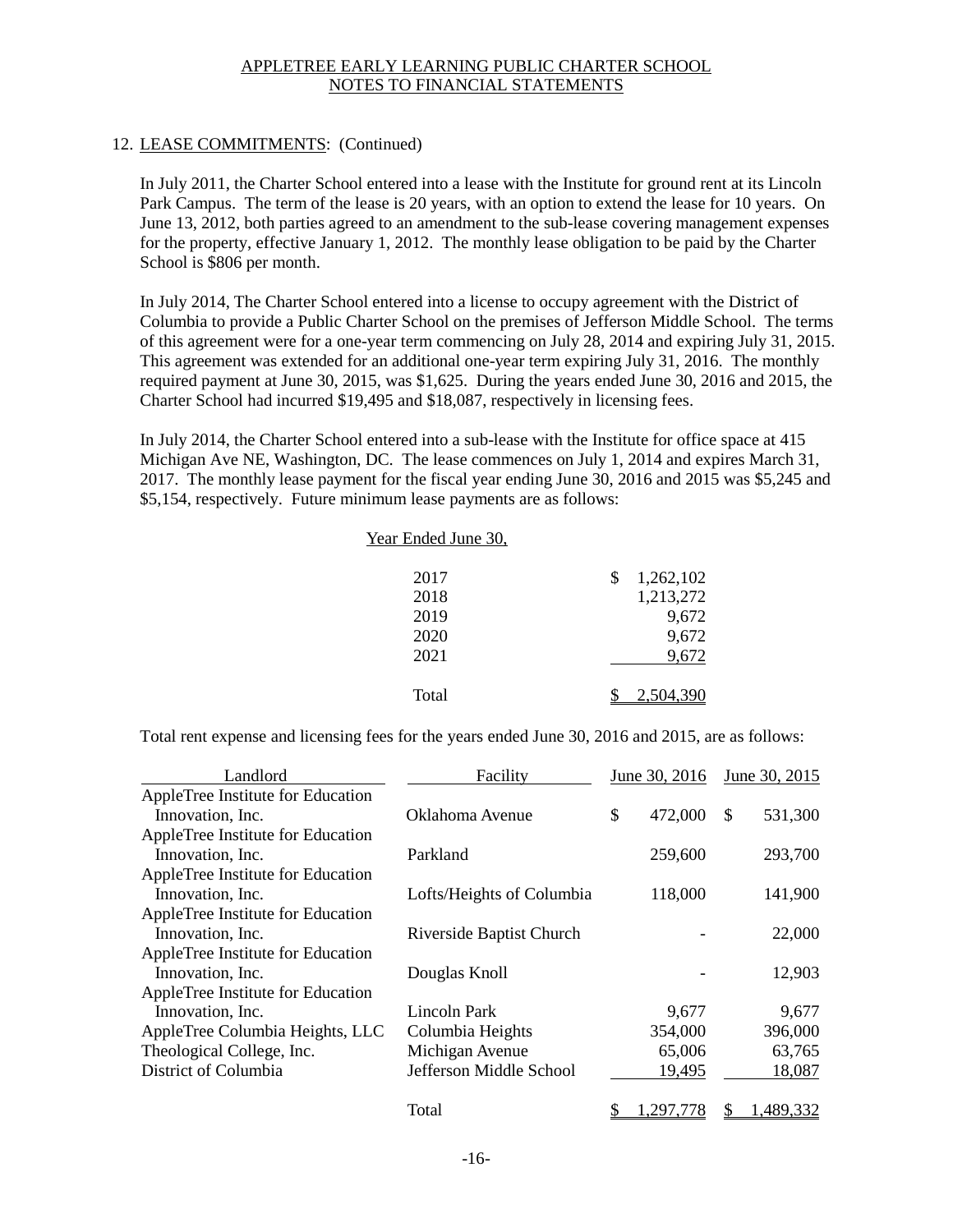# 14. CONTINGENCIES: (Continued)

The Charter School depends on per pupil allocations, grants, and contributions for a significant portion of its revenues. The ability of the sources of revenues to continue giving amounts comparable with prior years may be dependent upon future economic conditions and continued deductibility for income tax purposes of grants and contributions to the Charter School. While the Charter School's board of trustees and management believes the Charter School has the resources to continue its programs, its ability to do so, and the extent to which it continues, may be dependent on the above factors.

The Charter School receives funding from various federal and state grant reimbursement programs, which are governed by various rules and regulations of the respective grantor agencies. To the extent that the Charter School has not complied with the rules and regulations governing the grants, refunds of any money received may be required. The Charter School believes that it is in compliance with all applicable laws and regulations and is not aware of any pending or threatened investigations involving allegations of potential wrongdoing. Therefore, no provision has been recorded in the accompanying financial statements for such contingencies.

The viability of public charter schools and funding for these schools is dependent upon the consensus of current and future administration of the District of Columbia Government. Any future change in dynamics could adversely affect the operations of public charter schools.

#### 15. ADVERTISING:

Advertising was conducted for the purpose of promoting open enrollment and student recruiting to the school and to provide outreach to the community. Advertising costs are expensed when incurred. Direct advertising expenses were \$50,767 and \$31,622 for the years ended June 30, 2016 and 2015, respectively.

#### 16. RETIREMENT PLAN:

The Charter School provides pension benefits for its employees through a qualified defined contribution 403(b) retirement plan administered by a third party. The Charter School contributes, at its discretion, an amount equal to 5% of eligible compensation for employees with more than two years of service. Employer contributions for the years ended June 30, 2016 and 2015 totaled \$132,614 and \$138,308, respectively.

#### 17. SUBSEQUENT EVENTS:

#### Financial Statement Preparation:

In preparing these financial statements, management has evaluated events and transactions for potential recognition or disclosure through October 14, 2016, the date the financial statements were available to be issued, and has determined that no adjustments are necessary to the amounts reported in the accompanying financial statements.

#### Enrollment:

Enrollment for the 2016/2017 school year is approximately six hundred thirty (630) students, as compared to six hundred fifty-three (653) students during the 2015/2016 school year.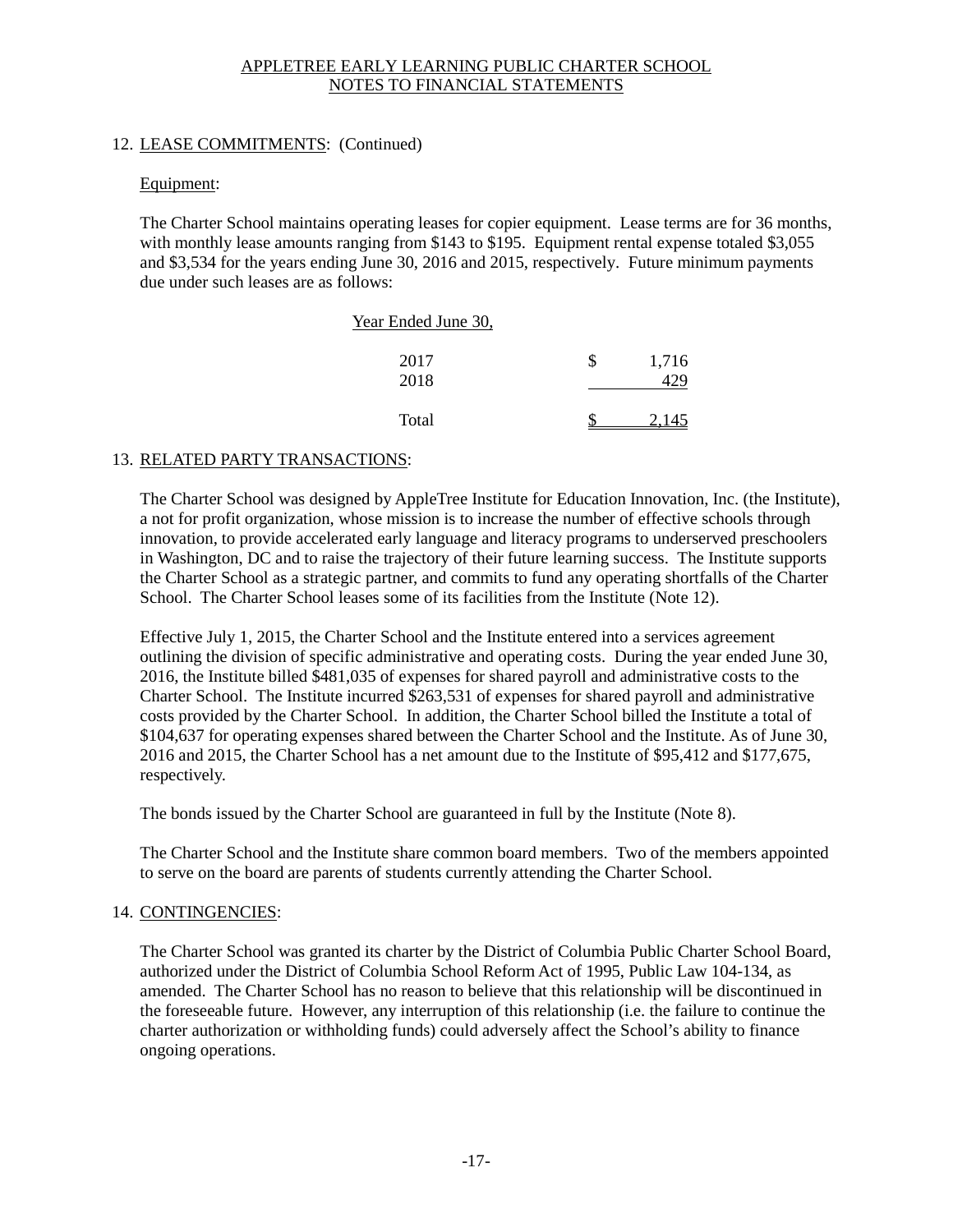#### APPLETREE EARLY LEARNING PUBLIC CHARTER SCHOOL CONSOLIDATED SCHEDULES OF FUNCTIONAL EXPENSES FOR THE YEARS ENDED JUNE 30, 2016 AND 2015

|                                              |                            | June 30, 2016             |                               |               | June 30, 2015             |                         |                               |             |  |  |  |
|----------------------------------------------|----------------------------|---------------------------|-------------------------------|---------------|---------------------------|-------------------------|-------------------------------|-------------|--|--|--|
|                                              | Total                      | Educational<br>Services   | General and<br>Administrative | Fundraising   | Total                     | Educational<br>Services | General and<br>Administrative | Fundraising |  |  |  |
| Personnel, Salaries and Benefits:            |                            |                           |                               |               |                           |                         |                               |             |  |  |  |
| Leadership Salaries                          | 988,576<br><sup>\$</sup>   | $\mathbb{S}$<br>988,576   | $\mathcal{S}$                 | $\mathcal{S}$ | $\mathbb{S}$<br>656,313   | $\mathbb{S}$<br>656,313 | $\mathcal{S}$                 | \$          |  |  |  |
| <b>Teaching Staff Salaries</b>               | 4,608,330                  | 4,608,330                 |                               |               | 4,345,439                 | 4,345,439               |                               |             |  |  |  |
| <b>Student and Family Support Salaries</b>   | 539,238                    | 539,238                   |                               |               | 690,894                   | 690,894                 |                               |             |  |  |  |
| <b>Business and Operations Salaries</b>      | 342,819                    |                           | 342,819                       |               | 93,300                    |                         | 93,300                        |             |  |  |  |
| Shared Administrative Support                | 303,148                    |                           | 303,148                       |               | 230,857                   | $\overline{a}$          | 230,857                       |             |  |  |  |
| Leased Employees, Net                        | 217,504                    | 204,759                   | 12,745                        |               | 315,211                   | 167,821                 | 147,390                       |             |  |  |  |
| <b>Contracted Services</b>                   | 54,995                     | 53,794                    | 1,201                         |               | 518,736                   | 518,736                 |                               |             |  |  |  |
| <b>Employee Benefits</b>                     | 966,137                    | 874,117                   | 92,020                        |               | 910,779                   | 792,307                 | 118,472                       |             |  |  |  |
| <b>Payroll Taxes</b>                         | 596,855                    | 540,007                   | 56,848                        |               | 524,578                   | 462,825                 | 61,753                        |             |  |  |  |
| <b>Staff Development</b>                     | 244,017                    | 244,017                   |                               |               | 53,887                    | 53,887                  |                               |             |  |  |  |
| Other Staff-Related Expense                  | 116,822                    | 85,644                    | 31,178                        |               | 13,367                    | 357                     | 13,010                        |             |  |  |  |
| Total Personnel, Salaries and Benefits       | 8,978,441                  | \$8,138,482               | 839,959                       |               | 8,353,361<br>\$           | \$ 7,688,579            | 664,782                       |             |  |  |  |
| <b>Direct Student Costs:</b>                 |                            |                           |                               |               |                           |                         |                               |             |  |  |  |
| <b>Textbooks and Assessment Materials</b>    | $\mathbb{S}$<br>23,717     | $\mathbb{S}$<br>23,717    | $\mathcal{S}$                 | $\mathcal{S}$ | $\mathbb{S}$<br>88,995    | $\mathbb{S}$<br>88,995  | \$                            | \$          |  |  |  |
| Food Service                                 | 516,145                    | 516,145                   |                               |               | 490,075                   | 490,075                 |                               |             |  |  |  |
| <b>Student Supplies and Materials</b>        | 71,618                     | 71,618                    |                               |               | 74,055                    | 74,055                  |                               |             |  |  |  |
| <b>Contracted Instruction Fees</b>           | 92,035                     | 92,035                    |                               |               |                           |                         |                               |             |  |  |  |
| <b>Special Education Contracted Services</b> | 79,709                     | 79,709                    |                               |               | 74,118                    | 74,118                  |                               |             |  |  |  |
| Classroom Furnishings and Software           |                            |                           |                               |               | 29,884                    | 29,884                  |                               |             |  |  |  |
| <b>Field Trips</b>                           | 76,319                     | 76,319                    |                               |               | 52,870                    | 52,870                  |                               |             |  |  |  |
| Other Student Costs                          | 94,777                     | 94,777                    |                               |               | 75,651                    | 48,271                  | 27,380                        |             |  |  |  |
| <b>Total Direct Student Costs</b>            | 954,320                    | 954,320                   |                               |               | 885,648                   | 858,268                 | 27,380                        |             |  |  |  |
| Occupancy Costs:                             |                            |                           |                               |               |                           |                         |                               |             |  |  |  |
| Rent                                         | 1,300,378<br><sup>\$</sup> | 1,257,532<br>$\mathbb{S}$ | $\mathbb{S}$<br>42,846        | \$            | 1,489,332<br>$\mathbb{S}$ | 1,424,935<br>\$         | 64,397<br>$\mathbb{S}$        | \$          |  |  |  |
| <b>Real Estate Taxes</b>                     | 11,117                     | 11,117                    |                               |               |                           |                         |                               |             |  |  |  |
| <b>Contracted Building Services</b>          | 164,006                    | 164,006                   |                               |               | 160,037                   | 160,037                 |                               |             |  |  |  |
| <b>Utilities</b>                             | 161,644                    | 161,644                   |                               |               | 52,542                    | 52,542                  |                               |             |  |  |  |
| Maintenance and Improvements                 | 120,314                    | 88,533                    | 31,781                        |               | 64,096                    | 55,091                  | 9,005                         |             |  |  |  |
| Depreciation                                 | 327,736                    | 327,736                   |                               |               | 303,914                   | 303,914                 |                               |             |  |  |  |
| <b>Total Occupancy Costs</b>                 | 2,085,195                  | \$2,010,568               | 74,627                        |               | 2,069,921<br>\$           | 1,996,519<br>\$         | 73,402                        |             |  |  |  |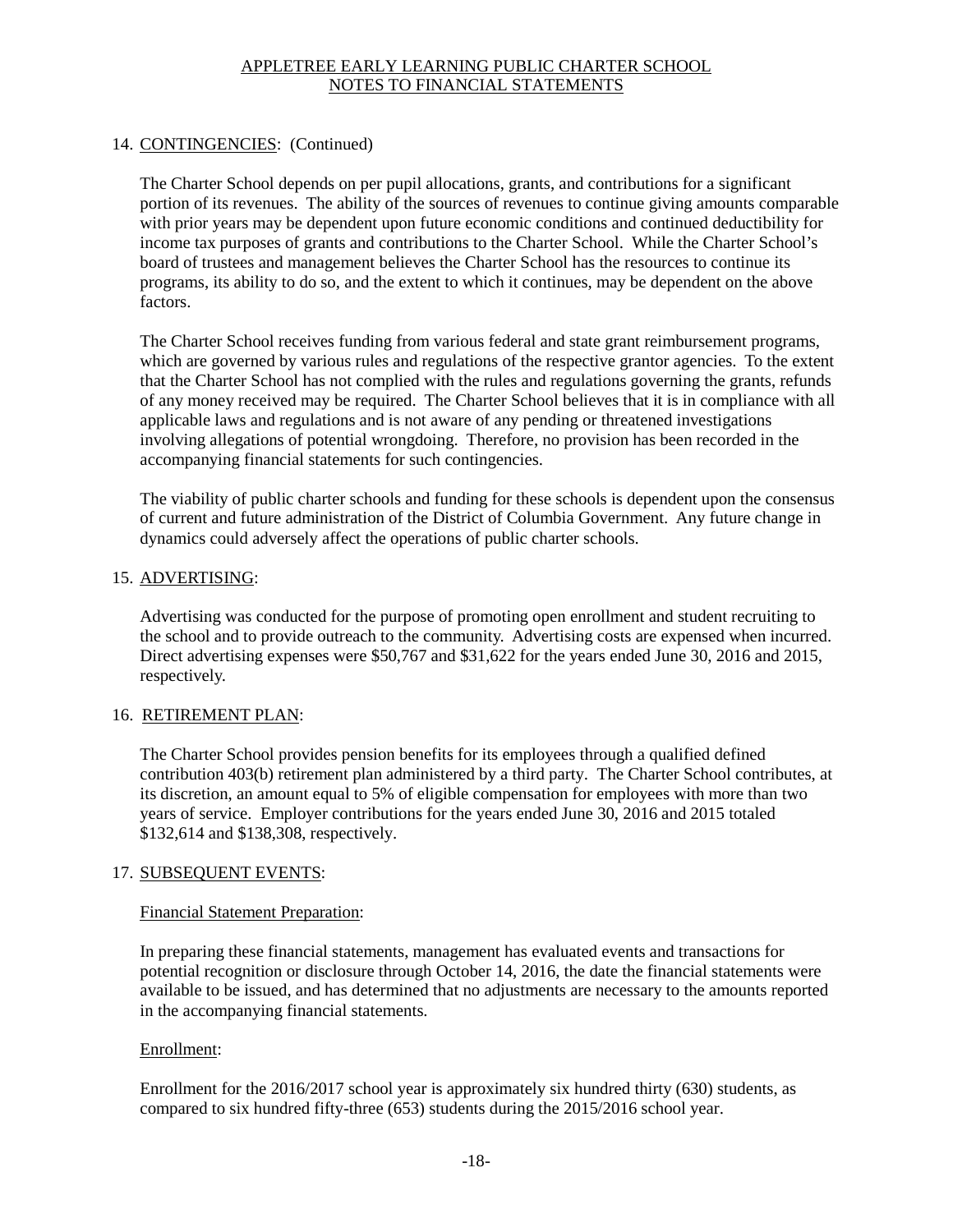#### APPLETREE EARLY LEARNING PUBLIC CHARTER SCHOOL CONSOLIDATED SCHEDULES OF FUNCTIONAL EXPENSES FOR THE YEARS ENDED JUNE 30, 2016 AND 2015

|                                        |                         |                         | June 30, 2016                 | June 30, 2015 |                        |                                                                     |               |  |  |  |
|----------------------------------------|-------------------------|-------------------------|-------------------------------|---------------|------------------------|---------------------------------------------------------------------|---------------|--|--|--|
|                                        | Total                   | Educational<br>Services | General and<br>Administrative | Fundraising   | Total                  | Educational<br>General and<br>Administrative<br>Services            | Fundraising   |  |  |  |
| Office Expenses:                       |                         |                         |                               |               |                        |                                                                     |               |  |  |  |
| <b>Equipment Maintenance</b>           | $\mathbb{S}$<br>48,535  | $\mathbb{S}$<br>44,345  | $\mathbb{S}$<br>4,190         | $\sqrt$       | $\frac{1}{2}$<br>7,386 | $\mathbb{S}$<br>6,720<br>$\mathbb{S}$<br>666                        | $\mathbb{S}$  |  |  |  |
| Office Supplies                        | 138,422                 | 96,245                  | 42,177                        |               | 199,851                | 153,991<br>45,860                                                   |               |  |  |  |
| Postage and Shipping                   | 348                     | 195                     | 153                           |               | 734                    | 713<br>21                                                           |               |  |  |  |
| <b>Professional Services</b>           | 215,422                 |                         | 215,422                       |               | 239,710                | 38,740<br>200,970                                                   |               |  |  |  |
| Office Printing and Copying            | 5,072                   |                         | 5,072                         |               | 50,119                 | 3,623<br>46,496                                                     |               |  |  |  |
| Telecommunications                     | 39,044                  | 16,565                  | 22,479                        |               | 36,788                 | 20,186<br>16,602                                                    |               |  |  |  |
| <b>Amortization Bond Issuance Cost</b> | 19,369                  | 19,369                  |                               |               | 19,369                 | 19,369                                                              |               |  |  |  |
| <b>Bank Service Charges</b>            | 7,778                   |                         | 7,778                         |               | 13,617                 | 13,617                                                              |               |  |  |  |
| <b>Total Office Expenses</b>           | 473,990                 | 176,719                 | 297,271                       |               | 567,574                | 301,420<br>266,154<br>\$.<br>S.                                     |               |  |  |  |
| <b>General Expenses:</b>               |                         |                         |                               |               |                        |                                                                     |               |  |  |  |
| <b>Authorizer Fees</b>                 | $\mathbb{S}$<br>138,112 | $\mathbb{S}$<br>$\sim$  | $\mathcal{S}$<br>138,112      | $\mathbb{S}$  | \$<br>133,523          | $\mathbb{S}$<br>$\mathbb{S}$<br>133,523<br>$\overline{\phantom{0}}$ | $\mathcal{L}$ |  |  |  |
| Insurance                              | 47,637                  |                         | 47,637                        |               | 43,130                 | 5,511<br>37,619                                                     |               |  |  |  |
| Depreciation                           | 127,816                 | 127,816                 |                               |               | 119,279                | 119,279                                                             |               |  |  |  |
| Other General Expenses                 | 29,983                  | 20,085                  | 9,898                         |               | 57,110                 | 35,225<br>21,885                                                    |               |  |  |  |
| <b>Total General Expenses</b>          | 343,548                 | 147,901<br>S.           | 195,647                       |               | 353,042                | 40,736<br>312,306<br>\$.                                            |               |  |  |  |
| <b>Total Functional Expenses</b>       | \$12,835,494            | \$11,427,990            | ,407,504                      |               | \$12,229,546           | \$10,850,256<br>1,379,290<br>S.                                     |               |  |  |  |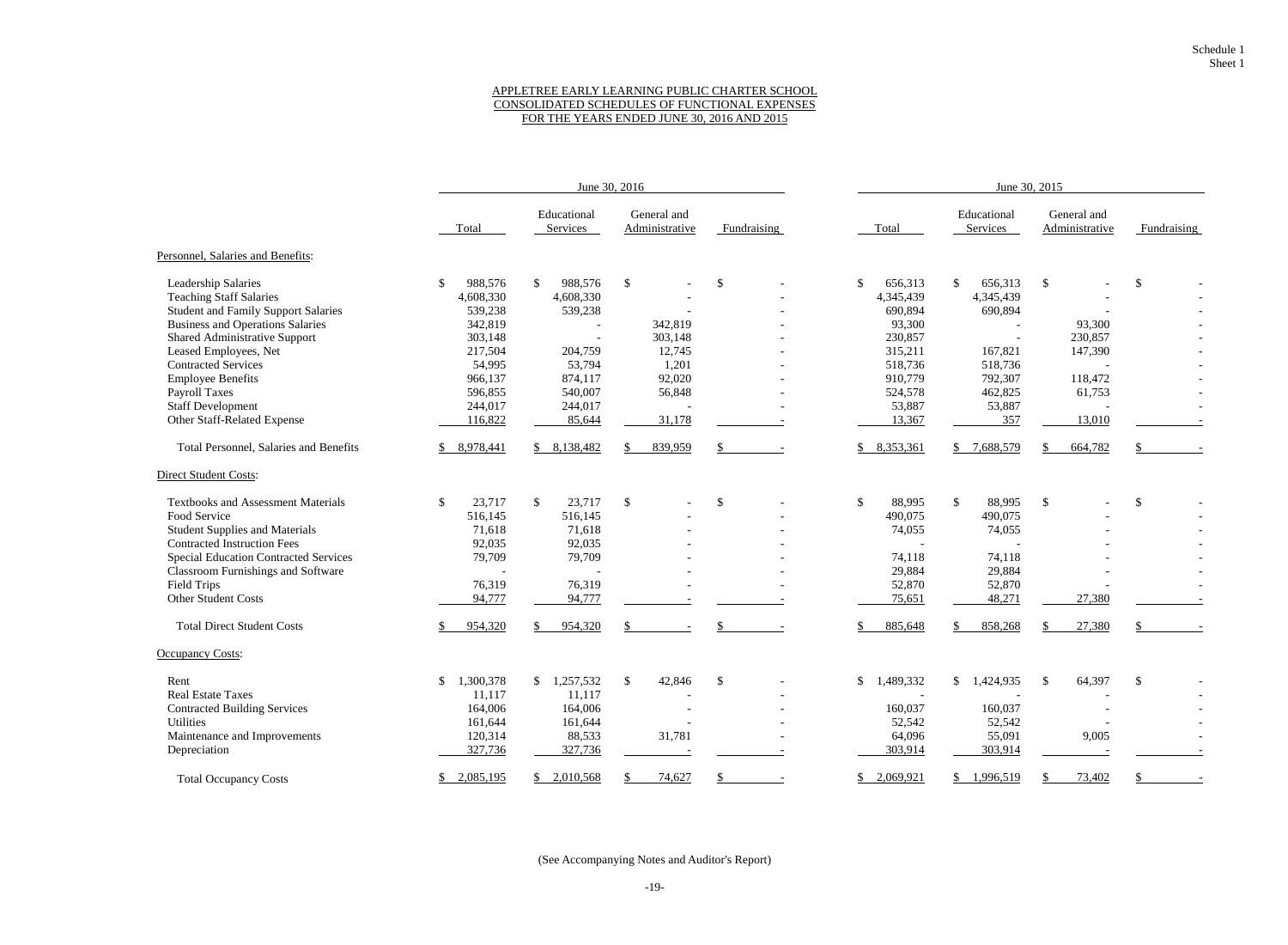### APPLETREE EARLY LEARNING PUBLIC CHARTER SCHOOL COMPARATIVE SCHEDULES OF AVERAGE COST PER STUDENT FOR THE YEARS ENDED JUNE 30, 2016 AND 2015

June 30, 2016

|                            |       | <b>Total Cost</b> | <b>Average Cost</b><br>Per Student |  |  |  |  |
|----------------------------|-------|-------------------|------------------------------------|--|--|--|--|
| Instructional              |       | 9,417,422<br>S    | 14,422<br>S                        |  |  |  |  |
| <b>Occupancy Cost</b>      |       | 2,085,195         | 3,193                              |  |  |  |  |
| General and Administrative |       | 1,332,877         | 2,041                              |  |  |  |  |
| Fundraising                |       |                   |                                    |  |  |  |  |
|                            | Total | 12,835,494        | 19,656                             |  |  |  |  |

The above is the average per student cost for the year ended June 30, 2016, and is based on a full time equivalent (FTE) enrollment of 653 students.

#### June 30, 2015

|                            |       | <b>Total Cost</b> | <b>Average Cost</b><br>Per Student |
|----------------------------|-------|-------------------|------------------------------------|
| Instructional              |       | \$<br>8,853,737   | \$<br>13,663                       |
| <b>Occupancy Cost</b>      |       | 2,069,921         | 3,194                              |
| General and Administrative |       | 1,305,888         | 2,015                              |
| Fundraising                |       |                   |                                    |
|                            | Total | 12.229.546        | 18,872                             |

The above is the average per student cost for the year ended June 30, 2015, and is based on a full time equivalent (FTE) enrollment of 648 students.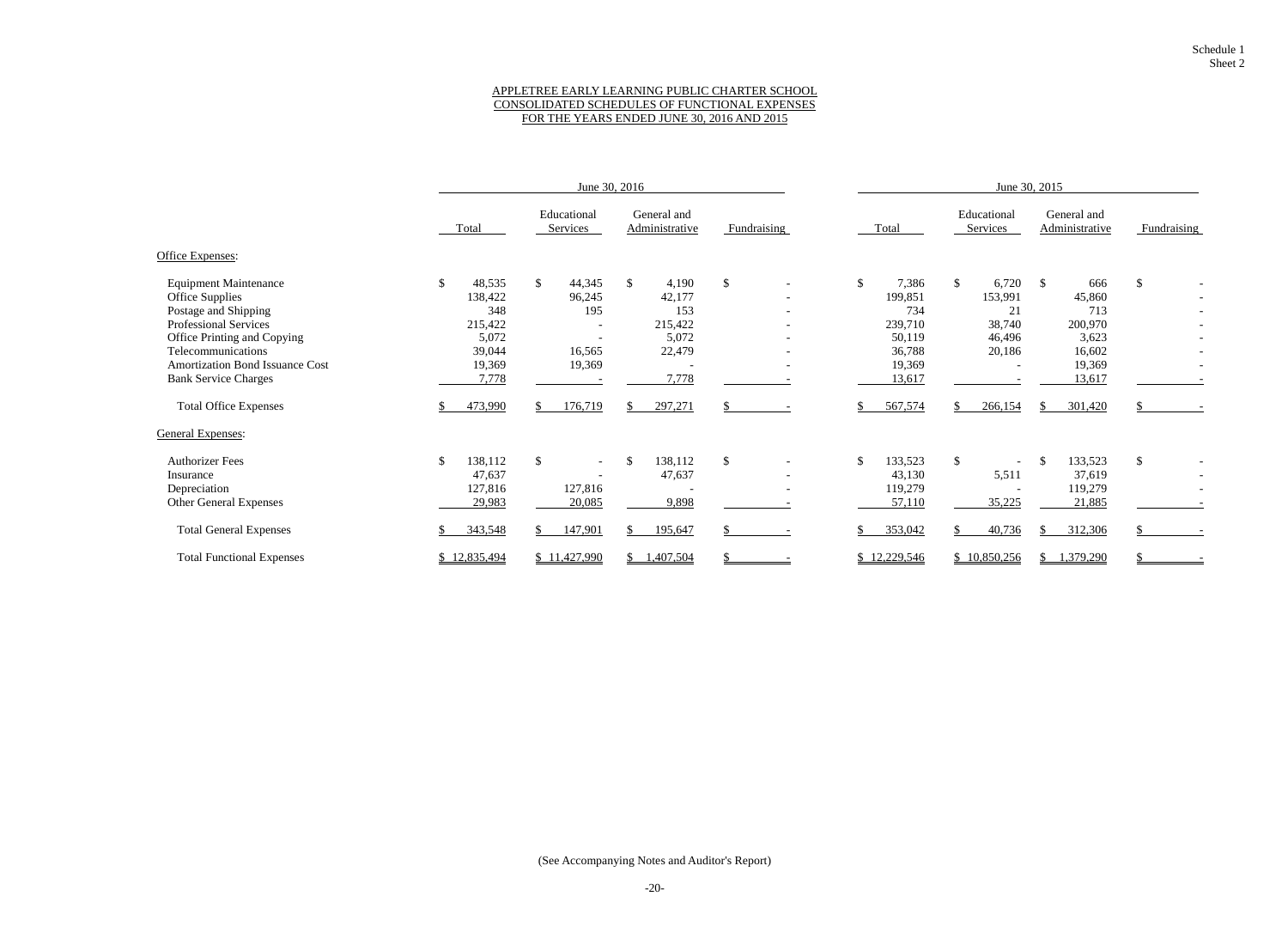#### APPLETREE EARLY LEARNING PUBLIC CHARTER SCHOOL SCHEDULE OF EXPENDITURES OF FEDERAL AWARDS FOR THE YEAR ENDED JUNE 30, 2016

|                                                                               | Federal               | Pass-Through       |    | Program            |                          |               | Grant                     | Refundable           |                          |               | <b>Current Year Activity</b> |              |                               |                           | Grant                      | Refundable            |  |
|-------------------------------------------------------------------------------|-----------------------|--------------------|----|--------------------|--------------------------|---------------|---------------------------|----------------------|--------------------------|---------------|------------------------------|--------------|-------------------------------|---------------------------|----------------------------|-----------------------|--|
| Federal Grantor/Pass Through Grantor Program Title                            | <b>CFDA</b><br>Number | Grantors<br>Number |    | or Award<br>Amount | Period of Award          |               | Receivable<br>at $7/1/15$ | Advance at<br>7/1/15 |                          |               | <b>Receipts</b>              |              | Disbursements<br>Expenditures |                           | Receivable<br>at $6/30/16$ | Advance at<br>6/30/16 |  |
| U.S. Department of Education:                                                 |                       |                    |    |                    |                          |               |                           |                      |                          |               |                              |              |                               |                           |                            |                       |  |
| Passed Through the District of Columbia:                                      |                       |                    |    |                    |                          |               |                           |                      |                          |               |                              |              |                               |                           |                            |                       |  |
| SOAR, Increasing Academic Quality                                             | 84.370A               | U370C130001        | S. | 221,530            | $02/21/14$ to $02/20/16$ | <sup>\$</sup> | 2,136                     | \$                   | $\overline{\phantom{a}}$ | \$            | 8,136                        | $\mathbb{S}$ | 6,000                         | $\boldsymbol{\mathsf{S}}$ |                            | $\mathcal{S}$         |  |
| SOAR, Early Childhood<br>Special Education - IDEA 611, Grants to              | 84.370A               | U370C140001        | \$ | 285,241            | 07/02/15 to 07/10/16     |               |                           |                      |                          |               | 171,597                      |              | 285,241                       |                           | 113,644                    |                       |  |
| <b>Education Agencies</b>                                                     | 84.027A               | 52027A             | \$ | 6,523              | 07/01/15 to 09/30/16     |               |                           |                      |                          |               | 6,523                        |              | 6,523                         |                           |                            |                       |  |
| Special Education - IDEA 619, Preschool Grants<br>to Local Education Agencies | 84.173A               | 52173A             | \$ | 1,732              | 07/01/15 to 09/30/16     |               |                           |                      |                          |               | 1,732                        |              | 1,732                         |                           |                            |                       |  |
| McKinney-Vento Education for Homeless Children                                |                       |                    |    |                    |                          |               |                           |                      |                          |               |                              |              |                               |                           |                            |                       |  |
| And Youth Program                                                             | 84.196A               | N/A                | \$ | 1,000              | 07/01/14 to 09/30/15     |               | 750                       |                      |                          |               | 1,000                        |              | 250                           |                           |                            |                       |  |
| Total U.S. Department of Education                                            |                       |                    |    |                    |                          |               | 2,886                     |                      |                          | \$            | 188,988                      |              | 299,746                       | \$                        | 113,644                    |                       |  |
| <b>U.S. Department of Agriculture:</b>                                        |                       |                    |    |                    |                          |               |                           |                      |                          |               |                              |              |                               |                           |                            |                       |  |
| Passed Through the District of Columbia:                                      |                       |                    |    |                    |                          |               |                           |                      |                          |               |                              |              |                               |                           |                            |                       |  |
| Fresh Fruits and Vegetables                                                   | 10.582                | N/A                |    | N/A                | $07/01/15$ to $06/30/16$ | -\$           |                           | $\frac{1}{2}$        | $\overline{\phantom{a}}$ | \$            | 30,455                       | -S           | 37,116                        | \$.                       | 6,661                      | $\mathcal{S}$         |  |
| Fresh Fruits and Vegetables                                                   | 10.582                | N/A                |    | N/A                | 07/01/14 to 06/30/15     |               | 7,291                     |                      |                          |               | 7,291                        |              |                               |                           |                            |                       |  |
| National School Lunch Program                                                 | 10.555                | N/A                |    | N/A                | 07/01/15 to 06/30/16     |               |                           |                      |                          |               | 237,463                      |              | 277,299                       |                           | 39,836                     |                       |  |
| National School Lunch Program                                                 | 10.555                | N/A                |    | N/A                | 07/01/14 to 06/30/15     |               | 15,501                    |                      | $\sim$                   |               | 15,501                       |              |                               |                           |                            |                       |  |
| School Breakfast Program                                                      | 10.553                | N/A                |    | N/A                | 07/01/15 to 06/30/16     |               |                           |                      |                          |               | 69,210                       |              | 81,687                        |                           | 12,477                     |                       |  |
| School Breakfast Program                                                      | 10.553                | N/A                |    | N/A                | 07/01/14 to 06/30/15     |               | 4,494                     |                      |                          |               | 4,494                        |              |                               |                           |                            |                       |  |
| Total U.S. Department of Agriculture                                          |                       |                    |    |                    |                          |               | 27,286                    |                      |                          |               | 364,414                      |              | 396,102                       |                           | 58,974                     |                       |  |
| U.S. Department of Health and Human Services:                                 |                       |                    |    |                    |                          |               |                           |                      |                          |               |                              |              |                               |                           |                            |                       |  |
| Passed Through the District of Columbia:                                      |                       |                    |    |                    |                          |               |                           |                      |                          |               |                              |              |                               |                           |                            |                       |  |
| Child Care and Development Fund                                               | 93.575                | N/A                |    | N/A                | 07/01/15 to 06/30/16     | -S            |                           | \$                   |                          | \$            | 33,746                       | \$           | 36,832                        | $\mathcal{S}$             | 3,086                      | -\$                   |  |
| Temporary Assistance for Needy Families                                       | 93.558                | $\rm N/A$          |    | N/A                | 07/01/15 to 06/30/16     |               |                           |                      |                          |               | 98,987                       |              | 108,039                       |                           | 9,052                      |                       |  |
| Medicaid - School Based Services                                              | 93.xxx                | $\rm N/A$          |    | N/A                | 07/01/15 to 06/30/16     |               | 4,307                     |                      |                          |               | 15,318                       |              | 117,455                       |                           | 106,444                    |                       |  |
| Total U.S. Department of Health and Human Services                            |                       |                    |    |                    |                          |               | 4,307                     |                      |                          | $\frac{1}{2}$ | 148,051                      | $\mathbb{S}$ | 262,326                       |                           | \$118,582                  |                       |  |
| <b>Total Federal Awards</b>                                                   |                       |                    |    |                    |                          |               | 34,479                    |                      |                          | $\mathbb{S}$  | 701,453                      | $\mathbb{S}$ | 958,174                       | S.                        | 291,200                    |                       |  |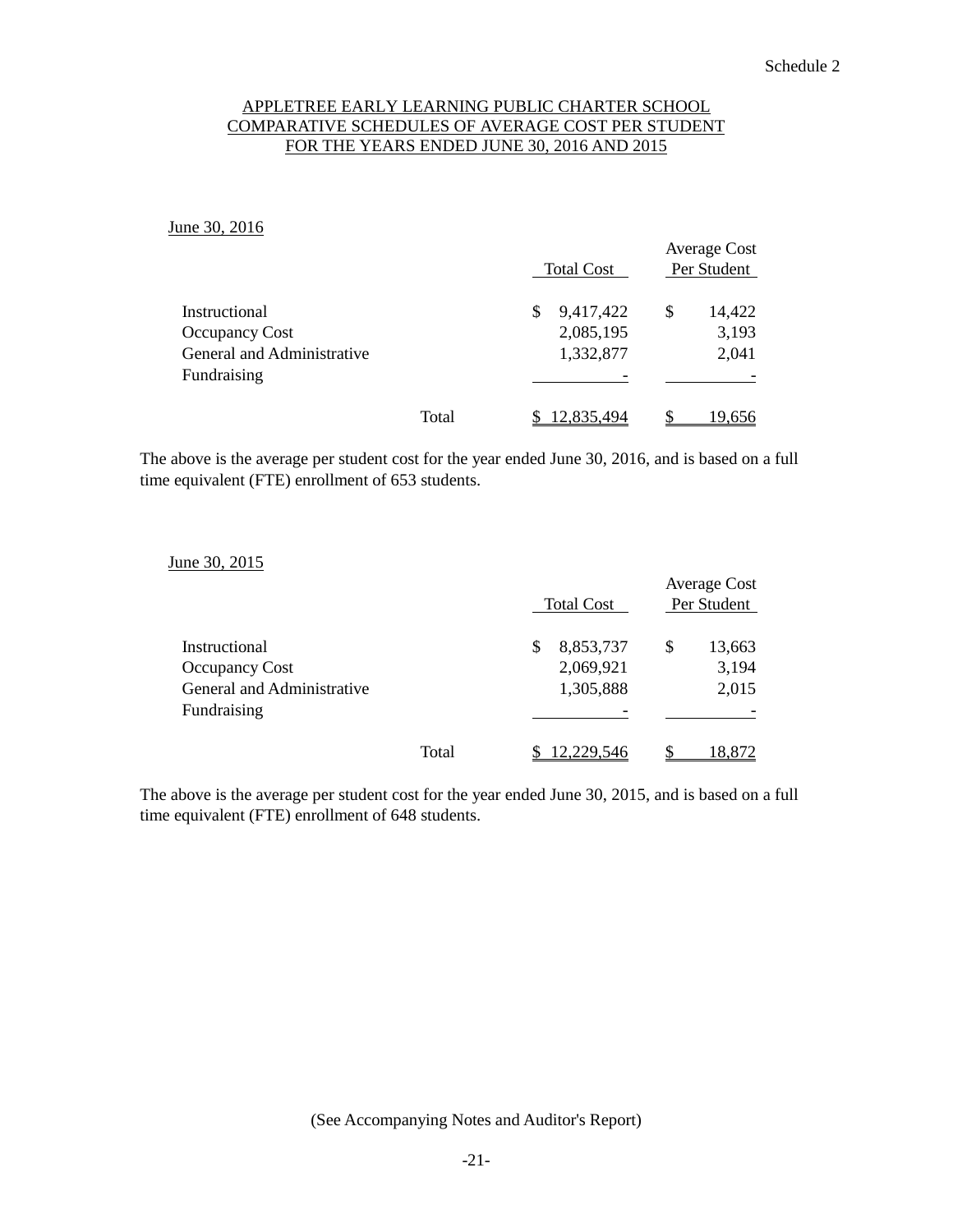# APPLETREE EARLY LEARNING PUBLIC CHARTER SCHOOL SCHEDULE OF EXPENDITURES OF FEDERAL AWARDS FOR THE YEAR ENDED JUNE 30, 2016

| Summary by CFDA                                                  |                       |                                  |  |  |
|------------------------------------------------------------------|-----------------------|----------------------------------|--|--|
| Program                                                          | <b>CFDA</b><br>Number | Amount of<br><b>Expenditures</b> |  |  |
| SOAR, Increasing Academic Quality/Early Childhood                | 84.370A               | \$<br>291,241                    |  |  |
| Special Education - IDEA 611, Grants to Local Education Agencies | 84.027A               | 6,523                            |  |  |
| Special Education - IDEA 619, Preschool Grants to Local          |                       |                                  |  |  |
| <b>Education Agencies</b>                                        | 84.173A               | 1,732                            |  |  |
| McKinney-Vento Education for Homeless Children and Youth Program | 84.196A               | 250                              |  |  |
| Fresh Fruits and Vegetables                                      | 10.582                | 37,116                           |  |  |
| National School Lunch Program                                    | 10.555                | 277,299                          |  |  |
| School Breakfast Program                                         | 10.553                | 81,687                           |  |  |
| Child Care and Development Fund                                  | 93.575                | 36,832                           |  |  |
| Temporary Assistance for Needy Families                          | 93.558                | 108,039                          |  |  |
| Medicaid - School Based Services                                 | 93.xxx                | 117,455                          |  |  |
| <b>Total Federal Awards</b>                                      |                       | 958,174                          |  |  |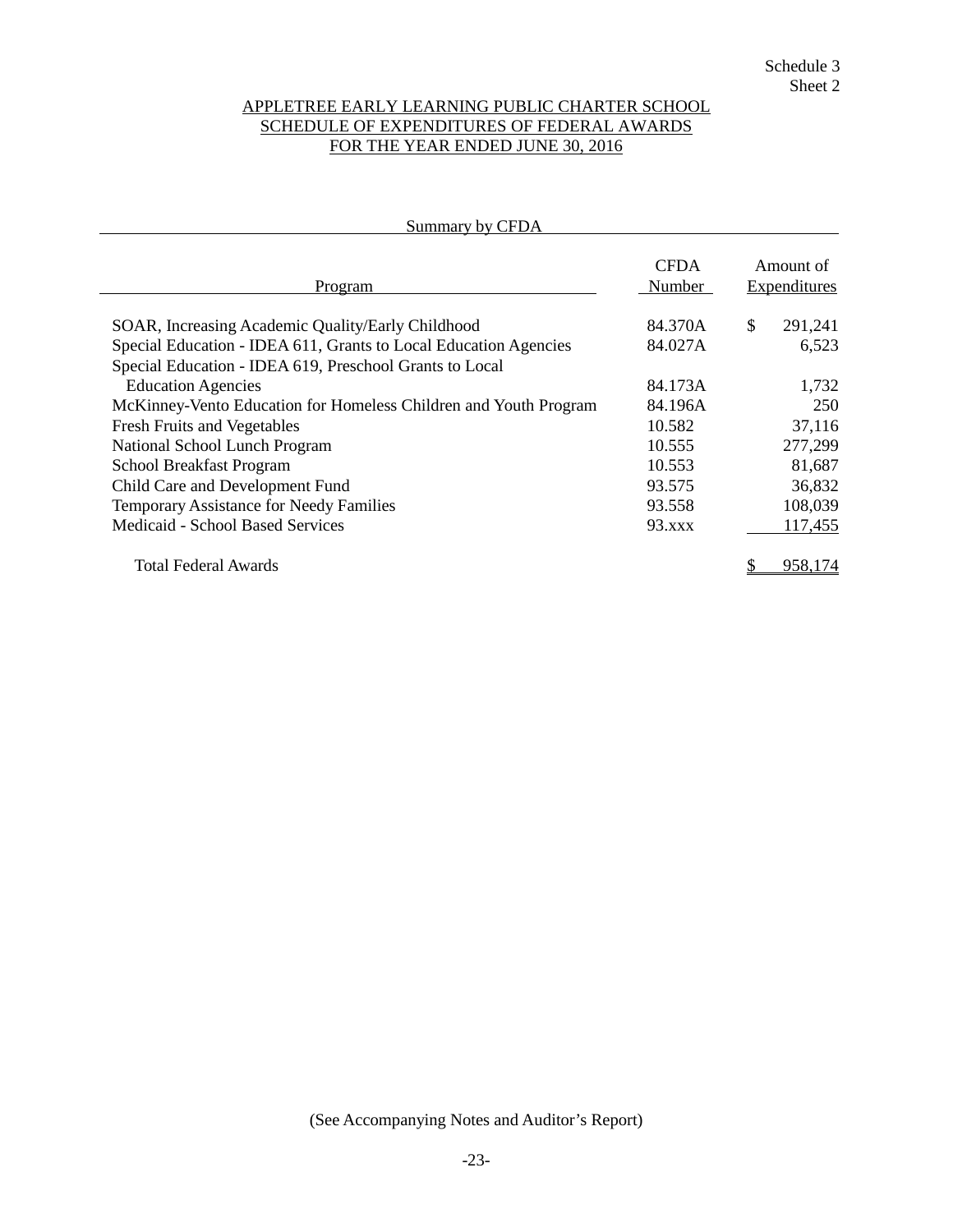### APPLETREE EARLY LEARNING PUBLIC CHARTER SCHOOL NOTES TO SCHEDULE OF EXPENDITURES OF FEDERAL AWARDS FOR THE YEAR ENDED JUNE 30, 2016

### Note 1 - Basis of Presentation:

The accompanying schedule of expenditures of federal awards (the Schedule) includes the federal award activity of the Charter School under programs of the federal government for the year ended June 30, 2016. The information in this Schedule is presented in accordance with the requirements of Title 2 U.S. Code of Federal Regulations Part 200, *Uniform Administrative Requirements, Cost Principles, and Audit Requirements for Federal Awards* (Uniform Guidance). Because the Schedule presents only a selected portion of the operations of the Charter School, it is not intended to and does not present the financial position, changes in net assets, or cash flows of the Charter School.

#### Note 2 - Summary of Significant Accounting Policies:

Expenditures reported on the Schedule are reported on the accrual basis of accounting. Such expenditures are recognized following the cost principles contained in the Uniform Guidance, wherein certain types of expenditures are not allowable or are limited as to reimbursement.

The Charter School has elected not to use the 10 percent de minimis indirect cost rate as allowed under the Uniform Guidance.

#### Note 3 - Major Program Selection:

The major Federal Award Programs selected for testing are as follows:

#### U.S. Department of Agriculture

- School Breakfast and National School Lunch Program

The requirements of the Uniform Guidance dictate all major programs as determined by the auditor on a risk-based approach and/or at least 40% (20% for low risk auditees) of all federal awards be subject to specific control and compliance testing. For the AppleTree Early Learning Public Charter School, the programs subject to these requirements are as listed above. The total expenditures of these programs represent 37.50% of the total federal expenditures.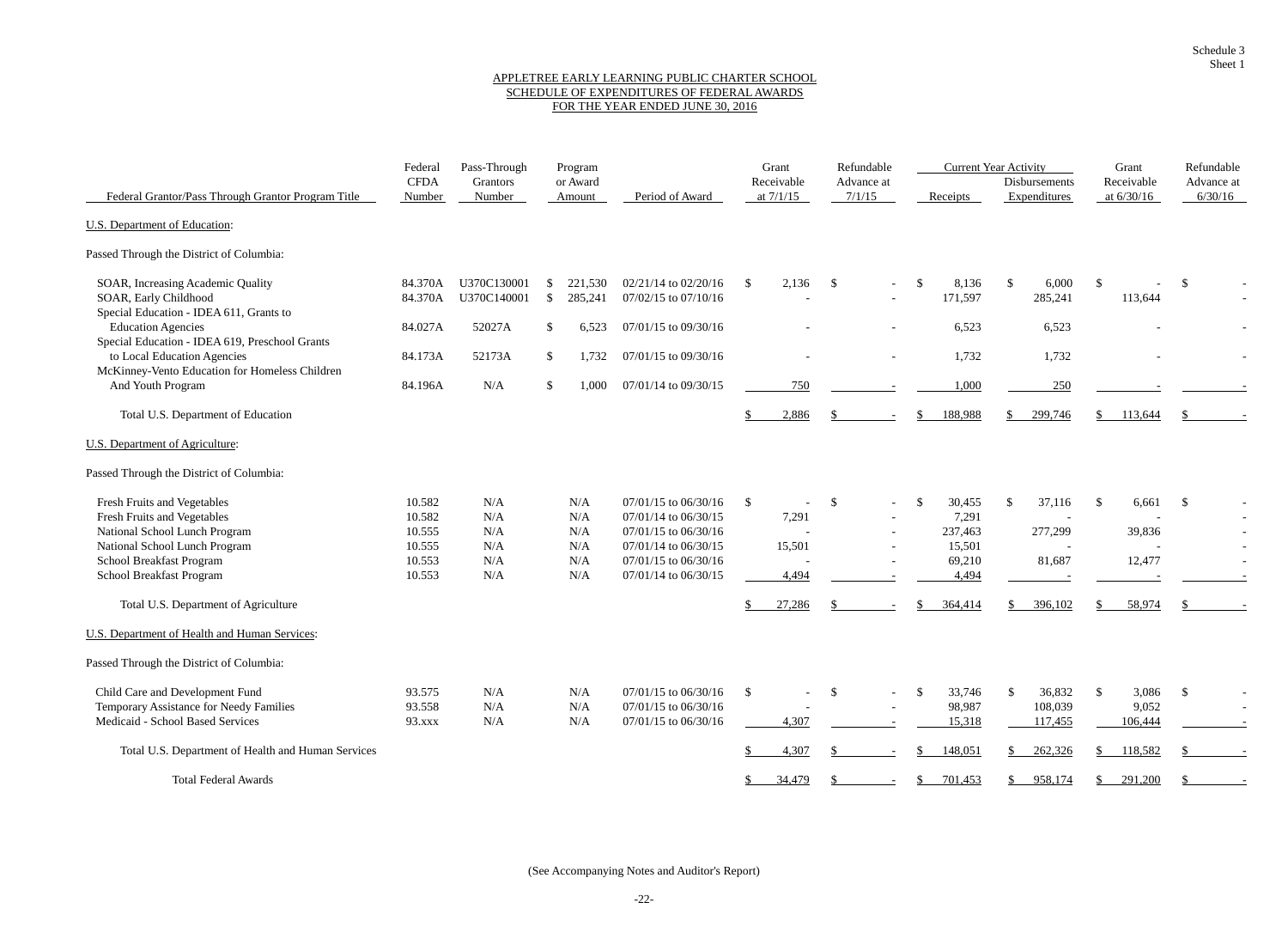#### APPLETREE EARLY LEARNING PUBLIC CHARTER SCHOOL NOTES TO SCHEDULE OF EXPENDITURES OF FEDERAL AWARDS FOR THE YEAR ENDED JUNE 30, 2016

#### Note 3 - Major Program Selection: (Continued)

| Programs                                          | CFDA#   | Expenditures |
|---------------------------------------------------|---------|--------------|
| SOAR, Increasing Academic Quality                 | 84.370A | \$<br>6,000  |
| SOAR, Early Childhood                             | 84.370A | 285,241      |
| Special Education - IDEA 611, Grants to Local     |         |              |
| <b>Education Agencies</b>                         | 84.027A | 6,523        |
| Special Education - IDEA 619, Preschool Grants to |         |              |
| <b>Local Education Agencies</b>                   | 84.173A | 1,732        |
| McKinney-Vento Education for Homeless Children    |         |              |
| and Youth Program                                 | 84.196A | 250          |
| <b>Fresh Fruits and Vegetables</b>                | 10.582  | 37,116       |
| National School Lunch Program                     | 10.555  | 277,299*     |
| School Breakfast Program                          | 10.553  | 81,687*      |
| Child Care and Development Fund                   | 93.575  | 36,832       |
| Temporary Assistance for Needy Families           | 93.558  | 108,039      |
| Medicaid - School Based Services                  | 93.xxx  | 117,455      |
| <b>Total Federal Awards</b>                       |         | 958.1        |

Amount of

\* Denotes Major Program

#### Note 4 - Major Program Disclosure:

I. U.S. Department of Agriculture

#### 1) School Breakfast and National School Lunch Program

The objectives of the child nutrition cluster programs are to: (1) assist States in administering food services that provide healthful, nutritious meals to eligible children in public and non-profit private schools, residential childcare institutions, and summer recreation programs; and (2) encourage the domestic consumption of nutritious agricultural commodities.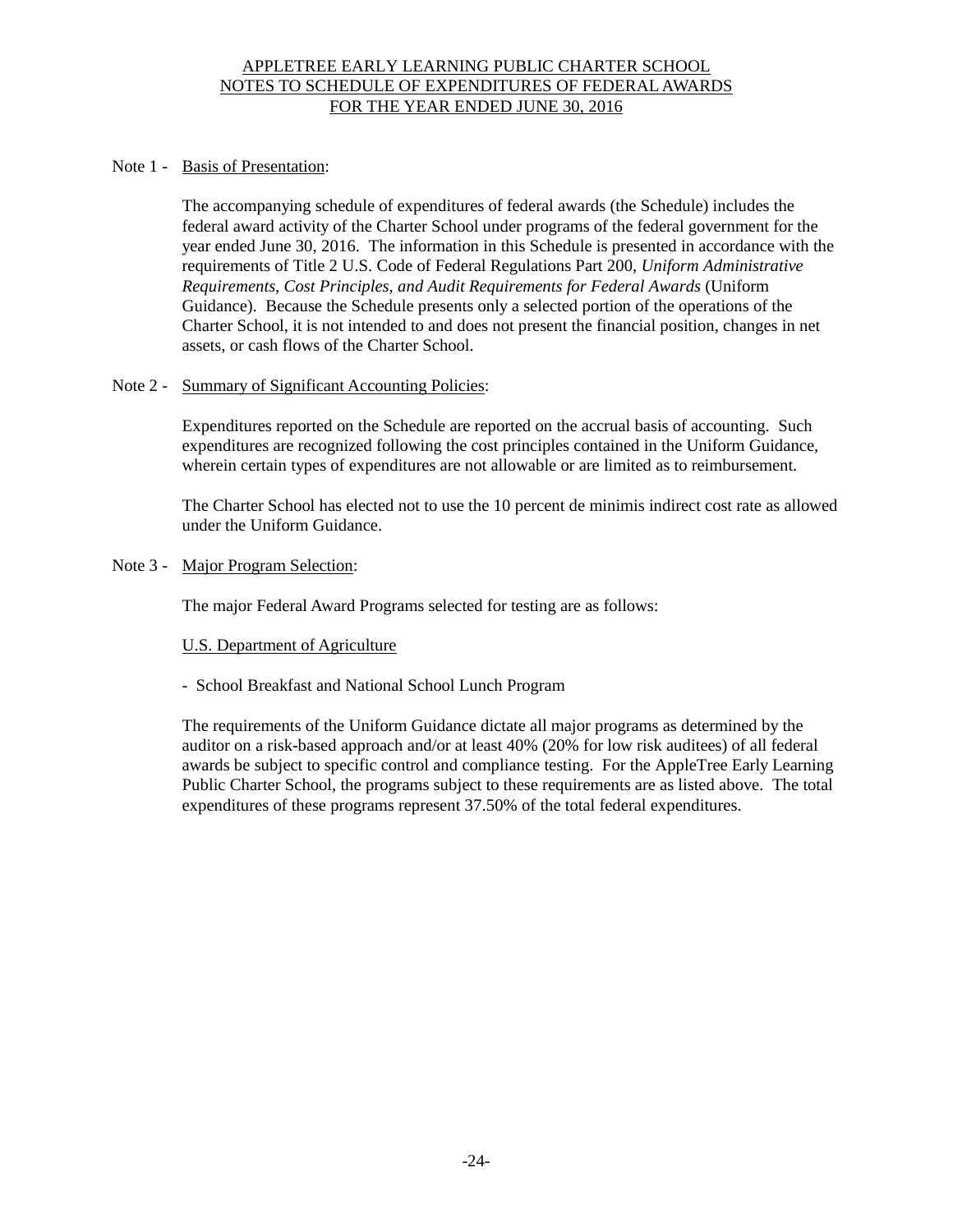Board of Trustees AppleTree Early Learning Public Charter School 415 Michigan Ave, NE Washington, DC 20017

# INDEPENDENT AUDITOR'S REPORT ON INTERNAL CONTROL OVER FINANCIAL REPORTING AND ON COMPLIANCE AND OTHER MATTERS BASED ON AN AUDIT OF FINANCIAL STATEMENTS PERFORMED IN ACCORDANCE WITH *GOVERNMENT AUDITING STANDARDS*

We have audited in accordance with auditing standards generally accepted in the United States of America and the standards applicable to financial audits contained in *Government Auditing Standards*, issued by the Comptroller General of the United States, the financial statements of AppleTree Early Learning Public Charter School (a nonprofit organization), which comprise the statement of financial position as of June 30, 2016, and the related statements of activities and cash flows for the year then ended, and the related notes to the financial statements, and have issued our report thereon dated October 14, 2016.

# *Internal Control Over Financial Reporting*

In planning and performing our audit of the financial statements, we considered AppleTree Early Learning Public Charter School's internal control over financial reporting (internal control) to determine the audit procedures that are appropriate in the circumstances for the purpose of expressing our opinion on the financial statements, but not for the purpose of expressing an opinion on the effectiveness of AppleTree Early Learning Public Charter School's internal control. Accordingly, we do not express an opinion on the effectiveness of the Organization's internal control.

A *deficiency in internal control* exists when the design or operation of a control does not allow management or employees, in the normal course of performing their assigned functions, to prevent, or detect and correct, misstatements on a timely basis. A *material weakness* is a deficiency, or a combination of deficiencies, in internal control, such that there is a reasonable possibility that a material misstatement of the entity's financial statements will not be prevented, or detected and corrected on a timely basis. A *significant deficiency* is a deficiency, or a combination of deficiencies, in internal control that is less severe than a material weakness, yet important enough to merit attention by those charged with governance.

Our consideration of internal control was for the limited purpose described in the first paragraph of this section and was not designed to identify all deficiencies in internal control that might be material weaknesses or significant deficiencies. Given these limitations, during our audit we did not identify any deficiencies in internal control that we consider to be material weaknesses. However, material weaknesses may exist that have not been identified.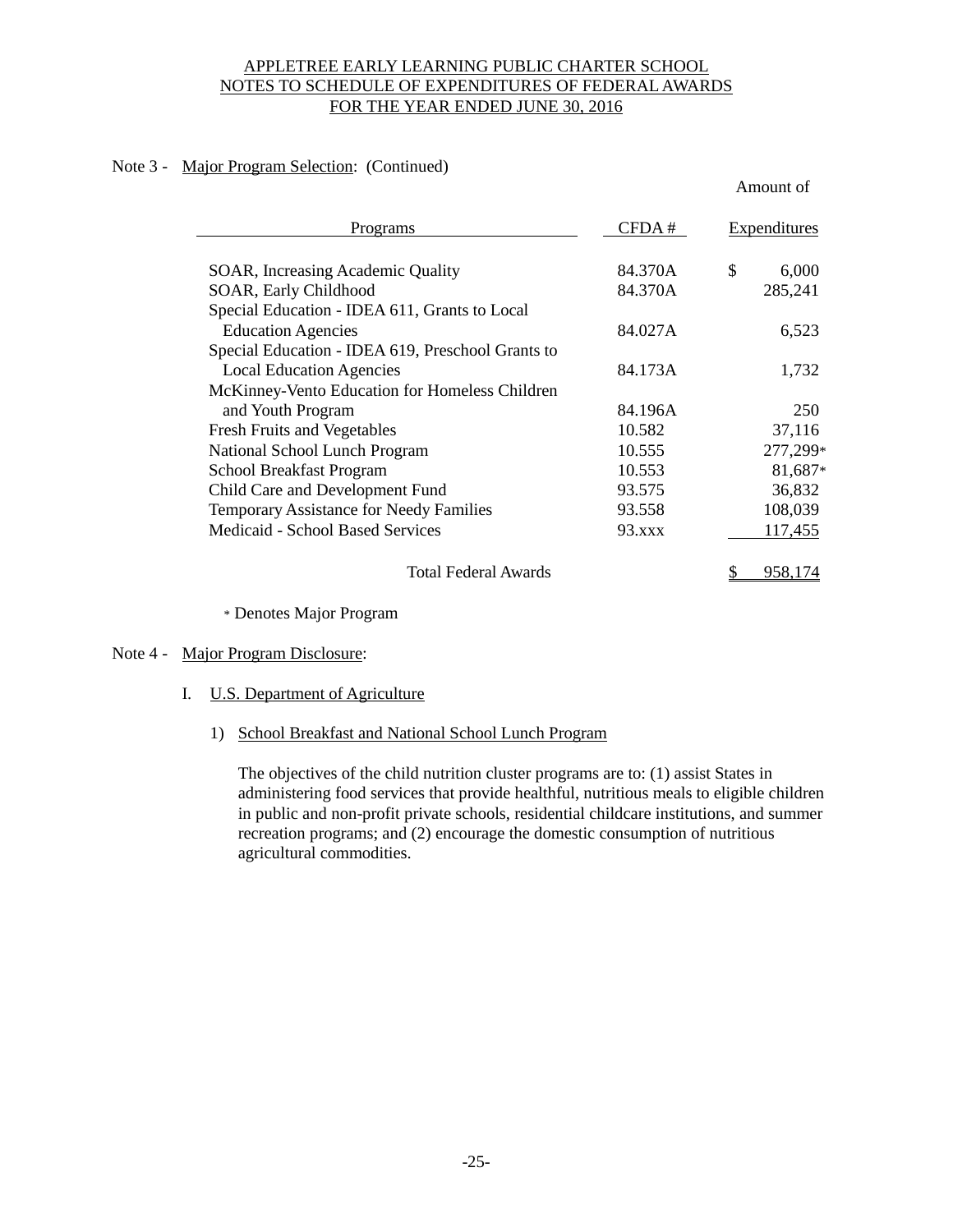# *Compliance and Other Matters*

As part of obtaining reasonable assurance about whether AppleTree Early Learning Public Charter School's financial statements are free from material misstatement, we performed tests of its compliance with certain provisions of laws, regulations, contracts and grant agreements, noncompliance with which could have a direct and material effect on the determination of financial statement amounts. However, providing an opinion on compliance with those provisions was not an objective of our audit and accordingly, we do not express such an opinion. The results of our tests disclosed no instances of noncompliance or other matters that are required to be reported under *Government Auditing Standards*.

# *Purpose of this Report*

The purpose of this report is solely to describe the scope of our testing of internal control and compliance and the results of that testing, and not to provide an opinion on the effectiveness of the organization's internal control or on compliance. This report is an integral part of an audit performed in accordance with *Government Auditing Standards* in considering the organization's internal control and compliance. Accordingly, this communication is not suitable for any other purpose.

> Kendall, Prebola and Jones Certified Public Accountants

Bedford, Pennsylvania October 14, 2016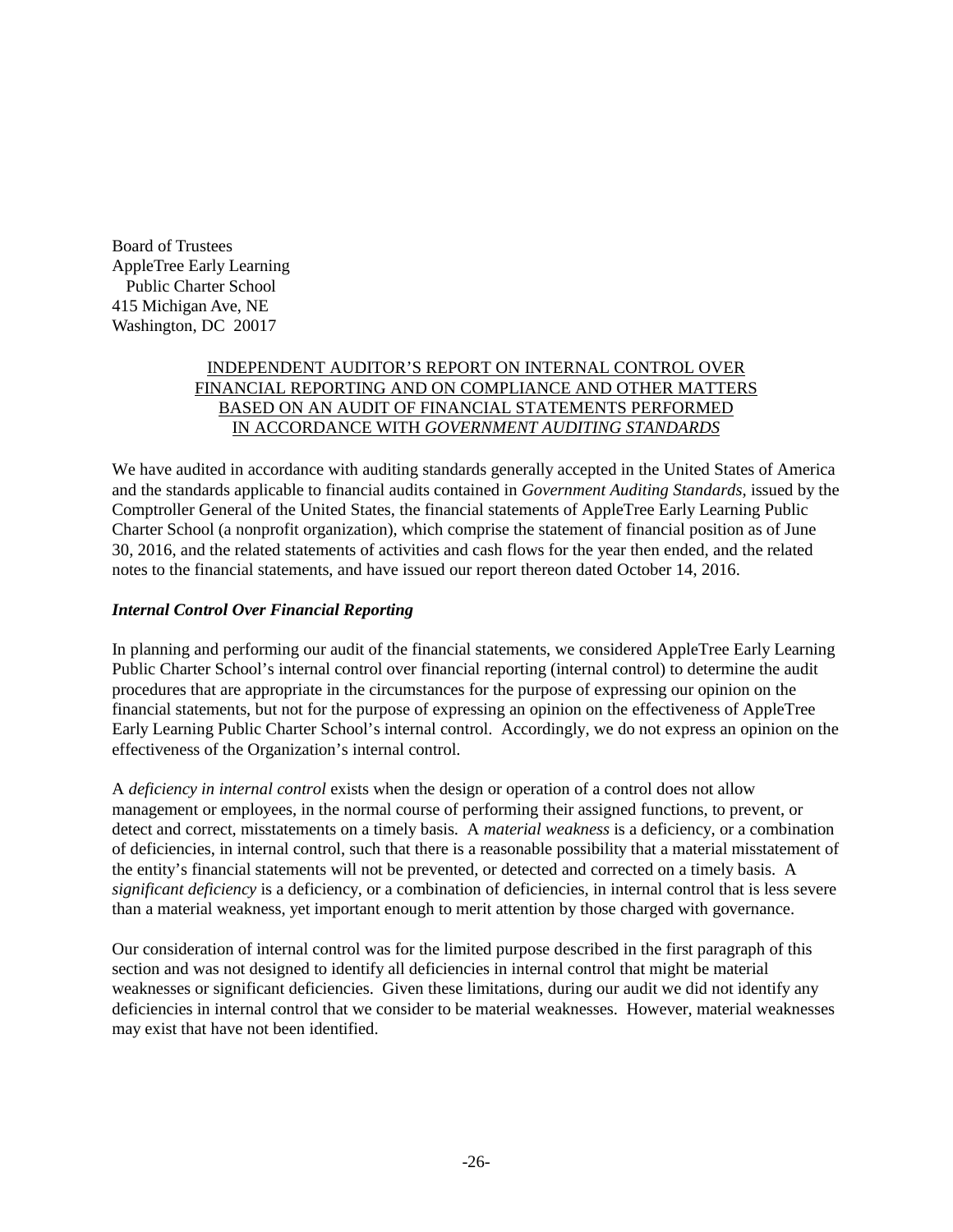Board of Trustees AppleTree Early Learning Public Charter School 415 Michigan Ave, NE Washington, DC 20017

#### INDEPENDENT AUDITOR'S REPORT ON COMPLIANCE FOR EACH MAJOR PROGRAM AND ON INTERNAL CONTROL OVER COMPLIANCE REQUIRED BY THE UNIFORM GUIDANCE

#### *Report on Compliance for Each Major Federal Program*

We have audited the AppleTree Early Learning Public Charter School's (a nonprofit organization) compliance with the types of compliance requirements described in the *Compliance Supplement* that could have a direct and material effect on each of AppleTree Early Learning Public Charter School's major federal programs for the year ended June 30, 2016. The AppleTree Early Learning Public Charter School's major federal programs are identified in the summary of auditor's results section of the accompanying schedule of findings and questioned costs and in the notes to the Schedule of Expenditures of Federal Awards.

#### *Management's Responsibility*

Management is responsible for compliance with federal statutes, regulations, and terms and conditions of its federal awards applicable to its federal programs.

#### *Auditor's Responsibility*

Our responsibility is to express an opinion on compliance for each of the AppleTree Early Learning Public Charter School's major federal programs based on our audit of the types of compliance requirements referred to above. We conducted our audit of compliance in accordance with auditing standards generally accepted in the United States of America; the standards applicable to financial audits contained in *Government Auditing Standards*, issued by the Comptroller General of the United States; and the audit requirements of Title 2 U.S. Code of Federal Regulations Part 200, *Uniform Administrative Requirements, Cost Principles, and Audit Requirements for Federal Awards* (Uniform Guidance). Those standards and the Uniform Guidance require that we plan and perform the audit to obtain reasonable assurance about whether noncompliance with the types of compliance requirements referred to above that could have a direct and material effect on a major federal program occurred. An audit includes examining, on a test basis, evidence about the AppleTree Early Learning Public Charter School's compliance with those requirements and performing such other procedures as we considered necessary in the circumstances.

We believe that our audit provides a reasonable basis for our opinion on compliance for each major federal program. However, our audit does not provide a legal determination of the AppleTree Early Learning Public Charter School's compliance.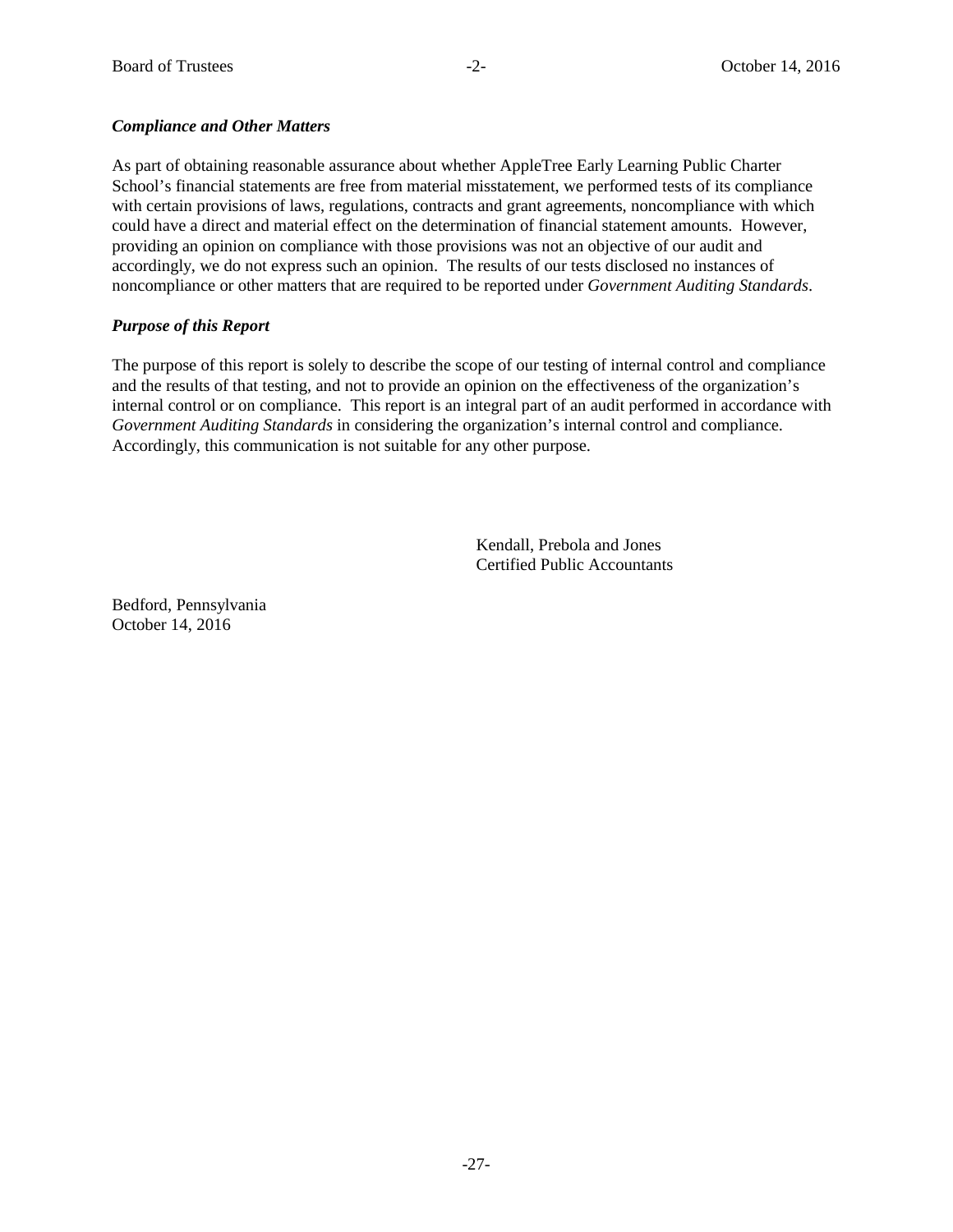# *Opinion on Each Major Federal Award Program*

In our opinion, the AppleTree Early Learning Public Charter School, complied, in all material respects, with the types of compliance requirements referred to above that could have a direct and material effect on each of its major federal programs for the year ended June 30, 2016.

# *Report on Internal Control Over Compliance*

Management of the AppleTree Early Learning Public Charter School is responsible for establishing and maintaining effective internal control over compliance with the types of requirements referred to above. In planning and performing our audit of compliance, we considered the AppleTree Early Learning Public Charter School's internal control over compliance with the types of requirements that could have a direct and material effect on each major federal program to determine the auditing procedures that are appropriate in the circumstances for the purpose of expressing an opinion on compliance for each major federal program and to test and report on internal control over compliance in accordance with the Uniform Guidance, but not for the purpose of expressing an opinion on the effectiveness of internal control over compliance. Accordingly, we do not express an opinion on the effectiveness of the AppleTree Early Learning Public Charter School's internal control over compliance.

A *deficiency in internal control over compliance* exists when the design or operation of a control over compliance does not allow management or employees, in the normal course of performing their assigned functions, to prevent, or detect and correct, noncompliance with a type of compliance requirement of a federal program on a timely basis. A *material weakness in internal control over compliance* is a deficiency, or a combination of deficiencies, in internal control over compliance, such that there is a reasonable possibility that material noncompliance with a type of compliance requirement of a federal program will not be prevented, or detected and corrected, on a timely basis. A *significant deficiency in internal control over compliance* is a deficiency, or a combination of deficiencies, in internal control over compliance with a type of compliance requirement of a federal program that is less severe than a material weakness in internal control over compliance, yet important enough to merit attention by those charged with governance.

Our consideration of internal control over compliance was for the limited purpose described in the first paragraph of this section and was not designed to identify all deficiencies in internal control over compliance that might be material weaknesses or significant deficiencies. We did not identify any deficiencies in internal control over compliance that we consider to be material weaknesses. However, material weaknesses may exist that have not been identified.

The purpose of this report on internal control over compliance is solely to describe the scope of our testing of internal control over compliance and the results of that testing based on the requirements of the Uniform Guidance. Accordingly, this report is not suitable for any other purpose.

> Kendall, Prebola and Jones Certified Public Accountants

Bedford, Pennsylvania October 14, 2016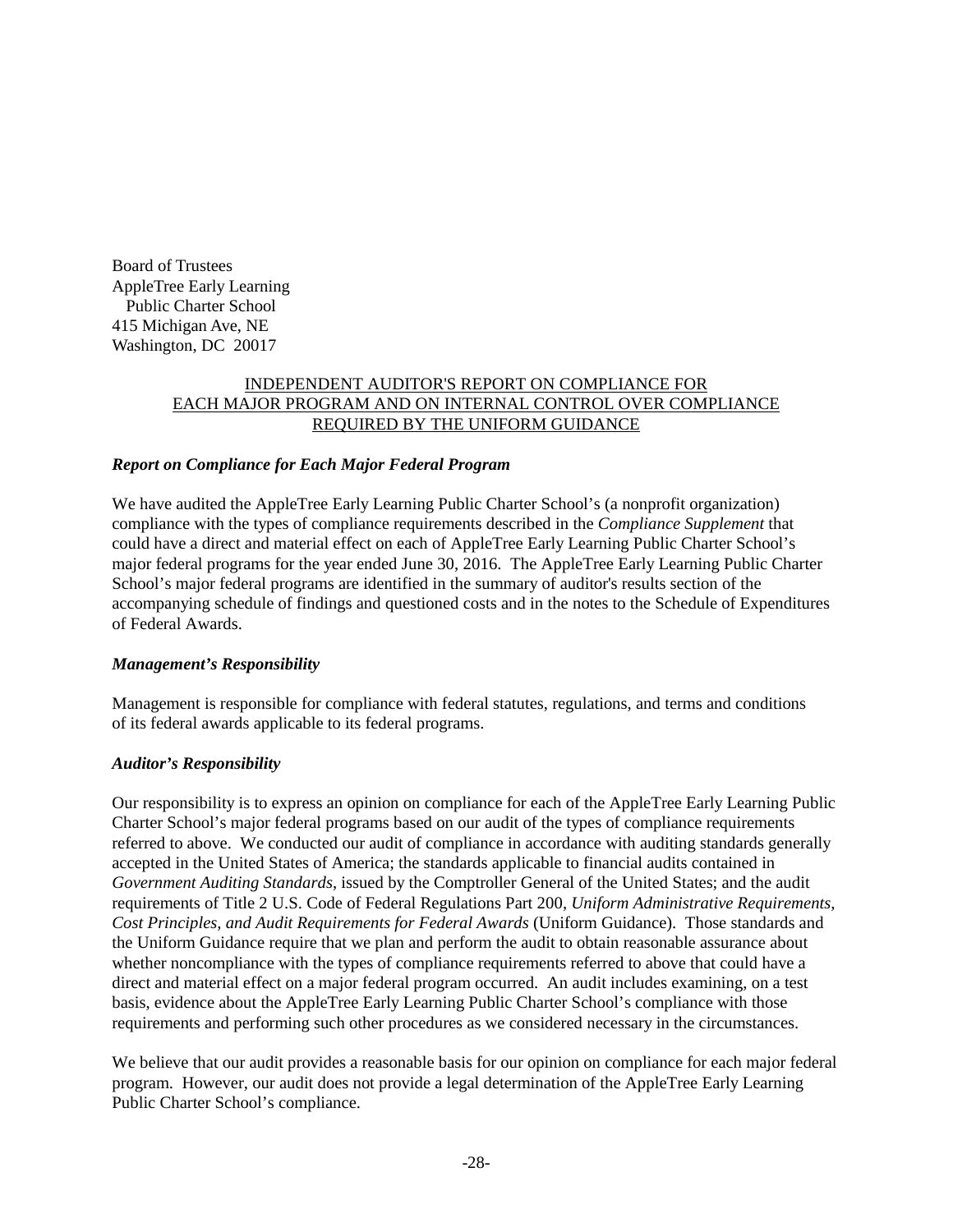# APPLETREE EARLY LEARNING PUBLIC CHARTER SCHOOL SUMMARY SCHEDULE OF PRIOR AUDIT FINDINGS FOR THE YEAR ENDED JUNE 30, 2016

- I. Findings relating to the federal awards, which are required to be reported in accordance with the Uniform Guidance
	- 2015-01 Condition During audit testing as it related to the National School Lunch and Breakfast Program, documentation was requested for a sample of separate families to determine whether the eligibility status was properly determined. The families selected for testing represented the same families that were selected by the Charter School from their random sample of three percent (3%) of the total approved applications. Upon inquiry, it was determined that only one application was able to be provided to us.

Status - This finding was not repeated in the current year.